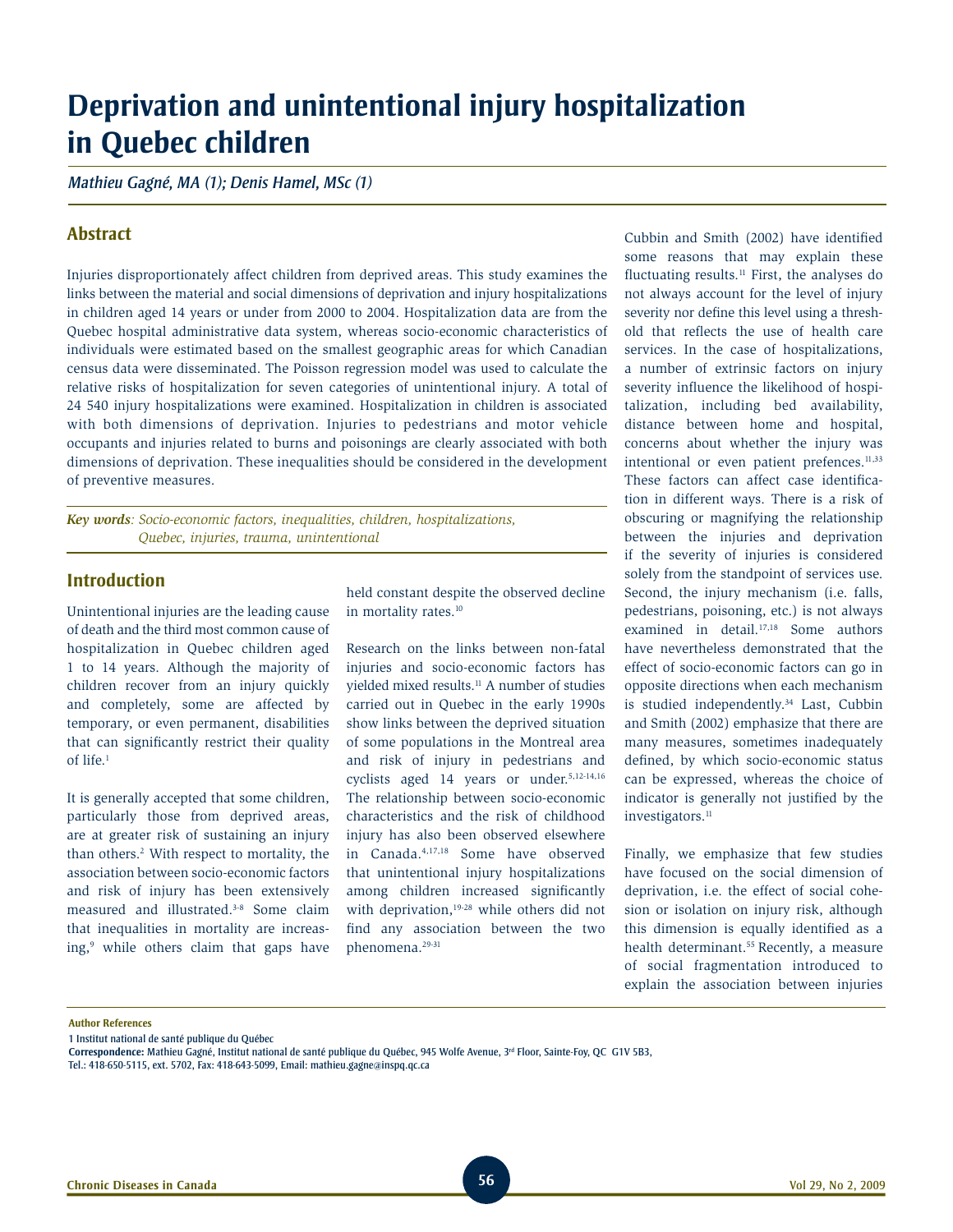and deprivation in Sweden yielded no significant findings, after adjustment, for economic deprivation.<sup>56</sup>

# **Study objective**

This study examines the links between unintentional injuries and deprivation in Quebec children. More specifically, we intend to establish whether hospital morbidity due to unintentional injury is associated with the material and social dimensions of deprivation in children aged 14 years or under in Quebec. We will then verify whether this relationship varies with the most important circumstances surrounding the injury. Finally, we will attempt to note whether the association also applies to severe injuries to ensure that the observed associations are not the result of administrative variations or a different use of health care services.

## **Methods**

#### *Data sources*

Data used for this study are drawn from the records of the Quebec hospital client information system, called MED-ÉCHO. All Quebec children aged 14 years or under were selected if they were admitted to hospitals providing general and specialty care from January 1, 2000, to December 31, 2004, for short-term physical care of unintentional injuries. Case identification was based on the external cause of trauma and coded according to the rules of the International Classification of Diseases, Ninth Revision (E800–E949). Hospitalizations due to medical or surgical complications (E870–E879), adverse effects from the therapeutic use of medications (E930–E949) and after effects of injury (E905–E909) were excluded (i.e. 2358 cases). In addition, readmissions and transfers were excluded to limit the effects of variations related to service use and obtain a more robust morbidity indicator.32 Based on these criteria, we identified 24 540 unintentional trauma-related events resulting in the hospitalization of children 14 years or under in Quebec during the period in question.

| <b>TABLE 1</b>                                                                  |
|---------------------------------------------------------------------------------|
| Classification of unintentional injuries and main categories of external causes |

| Unintentional injuries  | E800-E949                |
|-------------------------|--------------------------|
| Motor vehicle occupants | E810-E819; .0, .1 and .9 |
| <b>Bicyclists</b>       | E810-E819; .6 and E826.1 |
| <b>Pedestrians</b>      | E810-E819; .7            |
| <b>Poisonings</b>       | E850-E869                |
| <b>Falls</b>            | E880-E888                |
| Fires and burns         | E890-E899 and E924       |

Our measure of severity is based on the definition of the eligibility criteria used by the Registre des traumatismes du Québec (RTQ) [Québec Trauma Registry], which gathers information on victims of severe injuries. To be identified as severe, cases had to meet one of the following criteria: hospitalization for three days or more, admission to the intensive care unit (ICU), or death during hospitalization. This definition of a severe case was met by 24.8% of the 24 540 cases.

#### *The deprivation index*

The administrative health databases in Quebec do not contain socio-economic information. For this reason, we used the deprivation index developed by Pampalon and Raymond (2000), which estimates an individual's socio-economic status using an ecological approach, i.e. by attributing to each individual admitted to hospital the socio-economic level of his or her neighbourhood. The index reflects relative disadvantage in relation to total population, which is expressed through a material and a social dimension. The material dimension reflects available economic resources or poverty, whereas the social dimension expresses the level of social cohesion or isolation, i.e. the quality or fragility of the social network.<sup>35</sup>

The index is obtained through the application of principal component analysis of six indicators taken from Canada's 2001 census, chosen for their known association with health inequalities.<sup>36</sup> The material dimension of the index primarily consists of the following indicators: the proportion of persons with no high school diploma, the employment to population ratio and the average personal income. The social dimension of the index primarily consists of the following indicators: the proportion of persons who are separated, divorced or widowed, the proportion of persons living alone and the proportion of single-parent families. For both dimensions, a value is calculated for each dissemination area (DA), which is defined as a small, relatively stable geographic unit composed of one or more adjacent dissemination blocks, with 400 to 700 inhabitants, for which all census data are disseminated.<sup>35</sup> The values are then grouped into quintiles (i.e. groups of 20%) to create the index, ranging from the most privileged (i.e. quintile 1) to the least privileged (i.e. quintile 5).36 The key point is that each DA can be linked to a postal code, which appears in all administrative health records in Quebec. This strategy can be used to estimate the level of deprivation of the individuals for whom information is collected in our hospitalization records.

# **Analysis**

Relative risks (RRs) of unintentional injury hospitalization were calculated along with confidence intervals of 95% (CI) by Poisson regression modelling using the GENMOD procedure (i.e. SAS, version 9.1) for each material and social deprivation quintile. The RRs were adjusted for differences in age, sex and residence locationi between quintiles, but also for the presence of the other dimension of the index. For each analysis, the RR is interpreted based on the reference category, i.e. the most

i Census Metropolitan Area (CMA) of Montreal, other CMAs, other census agglomerations, small towns and rural areas.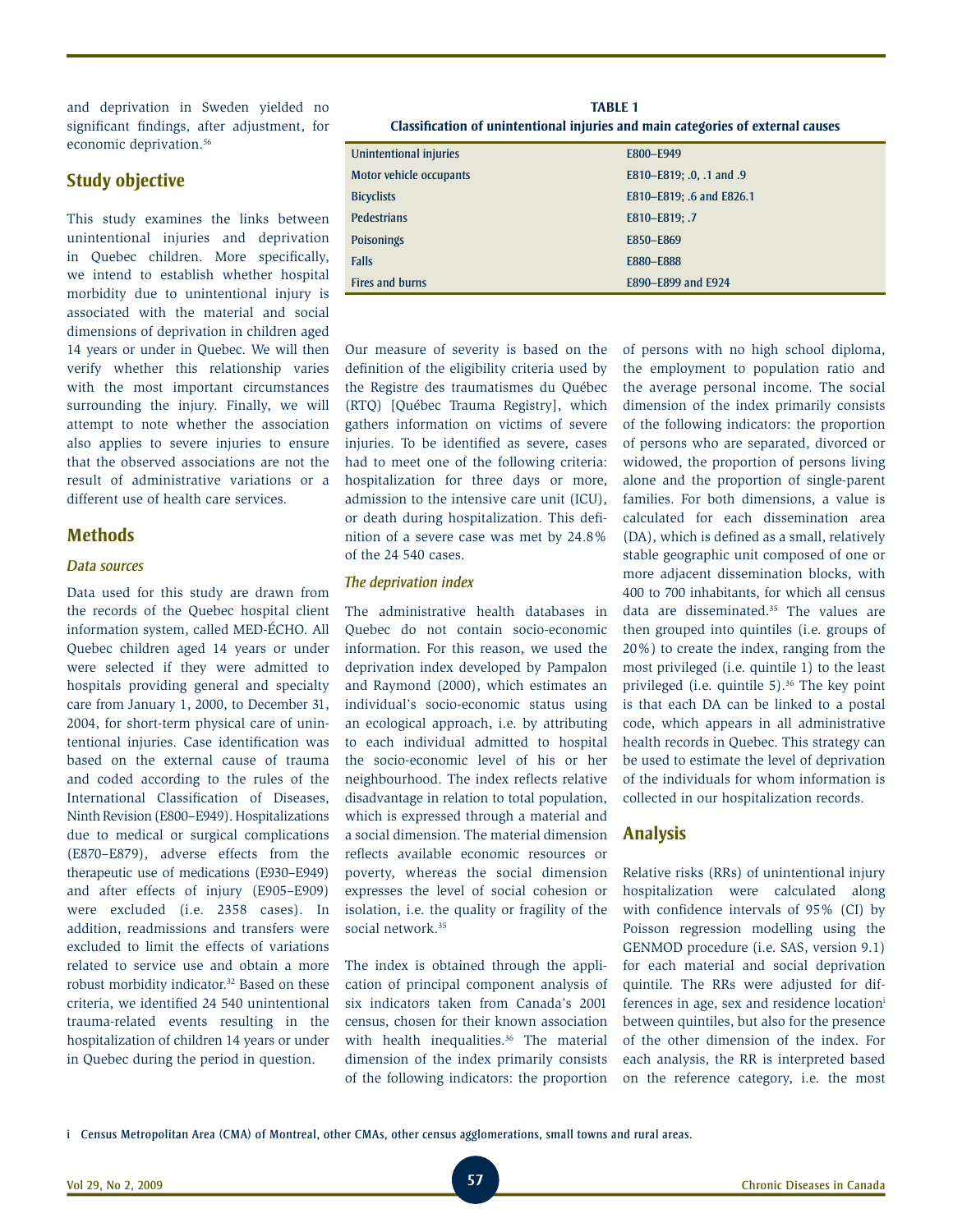privileged quintile, for which the RR is set at 1.00. The value associated with the other quintiles expresses the RR of hospitalization between the most privileged quintile and the other quintiles.

## **Results**

From 2000 to 2004, the annual average number of unintentional injuries resulting in hospitalization in children aged 0 to 14 in Quebec was 4908 (Table 2). This amounts to an annual rate of 384 injury hospitalizations per 100 000 children. This rate is substantially higher in boys than in girls (i.e. 480 per 100 000 and 285 per 100 000, respectively). It peaks in children aged 0 to 4 years (i.e. 421 per 100 000), declines in children aged 5 to 9 years (i.e. 336 per 100 000) and then rises again in children aged 10 to 14 years (i.e. 403 per 100 000).

An examination of hospitalizations from a socio-economic standpoint indicates that they appear to be strongly associated with the material dimension of the deprivation index, with the rate increasing from 357 hospitalizations per 100 000 in children in the most privileged quintile (i.e. Q1) to 426 in those from deprived areas (i.e. Q5). The association with the social dimension of deprivation is less pronounced. Children in the most privileged category have a slightly lower hospitalization rate than children in the least privileged category (i.e. 367 vs. 401 per 100 000).

#### *Injury mechanisms and location*

There are varying degrees of differences in most injury mechanisms between socioeconomic groups, which are generally

#### **Table 2**

**Annual average numbers and injury hospitalization rates by age, sex, area of residence and the two dimensions of the deprivation index in children aged 14 years or under, based on severity, for all of Quebec, 2000 to 2004**

|                                                       | Injuries resulting in hospitalization |            |               |       |  |  |  |  |
|-------------------------------------------------------|---------------------------------------|------------|---------------|-------|--|--|--|--|
|                                                       |                                       | <b>All</b> | <b>Severe</b> |       |  |  |  |  |
|                                                       | <b>Number</b>                         | Rate*      | <b>Number</b> | Rate* |  |  |  |  |
| Age                                                   |                                       |            |               |       |  |  |  |  |
| 0 to 4 years                                          | 1561                                  | 420.6      | 365           | 98.2  |  |  |  |  |
| 5 to 9 years                                          | 1519                                  | 335.6      | 342           | 75.5  |  |  |  |  |
| 10 to 14 years                                        | 1829                                  | 403.1      | 511           | 112.6 |  |  |  |  |
| <b>Sex</b>                                            |                                       |            |               |       |  |  |  |  |
| <b>Boys</b>                                           | 3127                                  | 480.4      | 811           | 124.5 |  |  |  |  |
| <b>Girls</b>                                          | 1781                                  | 284.5      | 406           | 64.9  |  |  |  |  |
| Area                                                  |                                       |            |               |       |  |  |  |  |
| Small towns and rural areas (< 10 000 inhabitants)    | 1304                                  | 446.0      | 368           | 121.3 |  |  |  |  |
| Census agglomerations (10 000 to 100 000 inhabitants) | 720                                   | 494.1      | 153           | 101.7 |  |  |  |  |
| Other metropolitan areas (>100 000 inhabitants)       | 905                                   | 394.1      | 196           | 87.1  |  |  |  |  |
| <b>Census Metropolitan Area of Montreal</b>           | 1978                                  | 327.4      | 500           | 83.7  |  |  |  |  |
| <b>Material deprivation</b>                           |                                       |            |               |       |  |  |  |  |
| Q1-Privileged quintile                                | 841                                   | 356.6      | 182           | 78.8  |  |  |  |  |
| Q <sub>2</sub>                                        | 907                                   | 356.0      | 213           | 85.6  |  |  |  |  |
| Q <sub>3</sub>                                        | 975                                   | 380.7      | 230           | 90.6  |  |  |  |  |
| Q <sub>4</sub>                                        | 1032                                  | 397.3      | 267           | 101.4 |  |  |  |  |
| Q5-Deprived quintile                                  | 1152                                  | 426.0      | 325           | 116.2 |  |  |  |  |
| Social deprivation                                    |                                       |            |               |       |  |  |  |  |
| Q1-Privileged quintile                                | 1092                                  | 366.9      | 254           | 83.8  |  |  |  |  |
| Q2                                                    | 1088                                  | 374.1      | 265           | 90.5  |  |  |  |  |
| Q <sub>3</sub>                                        | 1038                                  | 390.3      | 266           | 100.8 |  |  |  |  |
| Q <sub>4</sub>                                        | 918                                   | 398.4      | 234           | 102.9 |  |  |  |  |
| Q5-Deprived quintile                                  | 773                                   | 401.3      | 197           | 104.2 |  |  |  |  |
| <b>Total</b>                                          | 4908                                  | 384.3      | 1217          | 95.3  |  |  |  |  |

Rate adjusted for the other dimension of the index, age, sex and area of residence

Sources: INSPQ, MED-ÉCHO hospitalization records, 2000 to 2004 MSSS, demographic outlook based on the 2001 census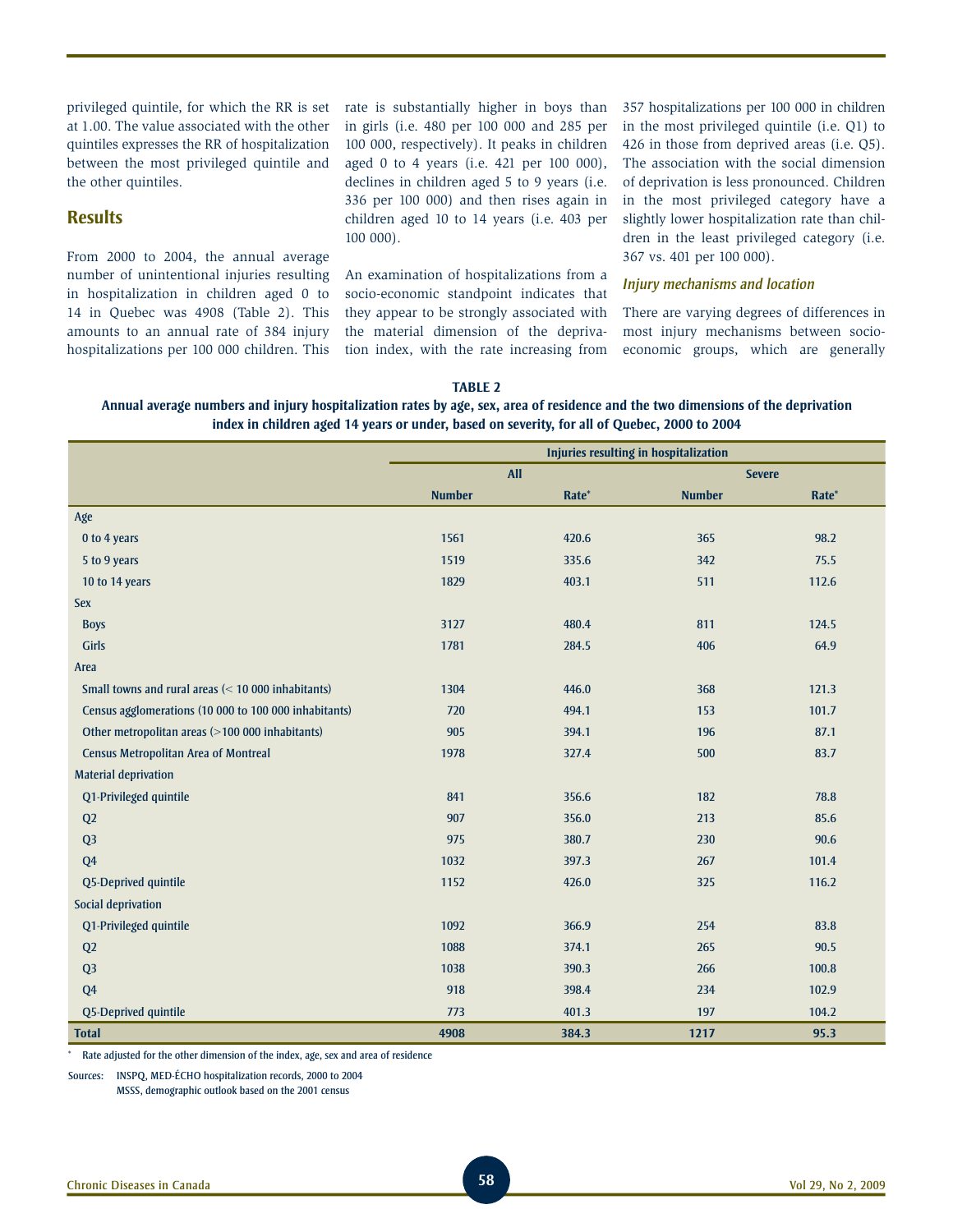more pronounced for the material dimension of the index. The gradients are particularly obvious for pedestrians, motor vehicle occupants, bicyclists, poisonings and fire and burn injuries (Table 3). Transportation-related injury categories are all strongly associated with the material dimension of deprivation, i.e. children from the least privileged areas have significantly higher RRs than their peers from privileged areas (i.e. motor vehicle occupants: RR= 1.69; pedestrians: RR=3.62; bicyclists:  $RR = 1.31$ ). RRs for bicyclists are significantly higher when analyses focus exclusively on accidents involving motor vehicles, with children from materially deprived areas still at a disadvantage (i.e. data not shown;  $RR = 1.75$ ). With respect to the social dimension of the index, children in the most deprived quintile have higher risks of hospitalization due to injuries suffered as a motor vehicle occupant or pedestrian (i.e. RR=1.32 and 2.36, respectively). This is also found for the categories of poisoning (i.e. material dimension: RR = 1.68; social dimension:  $RR = 1.66$ ) and fires and burns (i.e. material dimension: RR=2.05; social dimension:  $RR = 1.50$ .

In contrast, the falls category as a whole shows no marked difference based on socioeconomic level (i.e. material dimension:  $RR = 1.01$ ; social dimension:  $RR = 1.00$ ). Hospitalizations for falls account for more than half (i.e. 51.3%) of all unintentional injury hospitalizations in the study populaion, with this category covering a wide variety of circumstances. A different picture emerges (Table 4) when the main circumstances surrounding falls are identified. Children from materially deprived areas have a higher RR than their peers in privileged areas for falls on stairs (i.e.  $RR = 1.36$ ), falls from the top of a building (i.e.  $RR = 2.39$ ) and, to a lesser extent, falls from one level to another (i.e.  $RR = 1.09$ ), including falls from a bed or chair (i.e. data not shown;  $RR = 2.30$ ). A similar trend is observed for the social dimension of the index only for falls from the top of a building (i.e.  $RR = 1.96$ ). Conversely, the

RR for falls on same level from slipping, tripping or stumbling is substantially lower in children from deprived areas.

Moreover, between the injury location and both dimensions of the index, there also exists an association that changes, depending on the characteristics of the location in question<sup>ii</sup> (Table 5). For example, children from deprived areas have a higher RR of home injuries than their peers in privileged areas (i.e. material dimension: RR=1.50; social dimension:  $RR = 1.18$ ). Conversely, materially deprived children have a significantly lower RR of recreational or sportrelated injuries than children from privileged areas (i.e.  $RR = 0.66$ ).

#### *Nature of main traumatic injury and severity of injuries sustained*

To ensure that the observed associations were not caused by administrative variations or a differential use of health care services, our analyses were considered from the standpoint of injury characteristics. First, we examined the nature of the main traumatic injury by isolating a group of similar mechanisms, i.e. transportation accidents involving a pedestrian, bicyclist or motor vehicle occupant (Table 6). With respect to the material dimension, the RR of a skull fracture and intracranial injury appears to be significantly higher in children from deprived areas compared with children in privileged categories (i.e. material dimension:  $RR = 1.67$ ; social dimension:  $RR = 1.52$ . A similar finding, but of greater severity, emerges for lower limb injuries (i.e. material dimension:  $RR = 2.58$ ; social dimension:  $RR = 1.70$  in contrast to upper limb fractures. Next, we repeated each analysis carried out to this point by selecting cases of severe injury only (Tables 7 to 9). Overall, the examination of severe injuries indicates that the measured associations persist and are nearly always more pronounced for the material dimension than for the social dimension, for which there is no clear trend.

## **Discussion**

The results of the study show clearly that in Quebec, children from deprived areas are at greater risk of injury hospitalization than children from privileged areas. Recent data have confirmed the relationship between socio-economic characteristics and risk of childhood injury for all of Quebec, as observed in the early 1990s for the Montreal region.5,12-14,16 Our results suggest that these socio-economic differences exist not only in injury categories related to road accidents, but also, to varying degrees, in other categories such as injuries related to fires and burns, poisonings and certain circumstances surrounding falls, including falls on stairs. Unintentional injury in Quebec children are generally influenced by the two dimensions of deprivation. Most studies have underscored the association between risk of injury and the material dimension of deprivation (i.e. level of education, unemployment, income, father's occupation, access to a vehicle, housing tenure, financial difficulties, etc.), $5,13-18,20,22,28,34,37$  whereas the social dimension was viewed only partially through the lens of single-parent families, usually used as an indicator of poverty.<sup>37,38</sup> However, our results suggest that the two dimensions of deprivation are independently associated with risk of hospitalization following an injury and that their effects may be cumulative. These results lend greater insight to the observations made for the entire Quebec population from 1997 to 2000,53 when no significant trend between economic deprivation and unintentional traumas had previously been observed. Similarly, our results contrast with those recently obtained in the Swedish context, where no significant correlation between social isolation and injuries persisted after adjustment for economic deprivation.56

In order to minimize the effects of extrinsic factors on the severity of injuries on the probability of hospitalization, a severity measure was used to limit the analysis of injuries associated with a higher probability of hospitalization. Thus, as Hippisley-Cox et al. (2002) had observed for the Trent

ii Accident location only available for codes E850–E869 and E880–E928.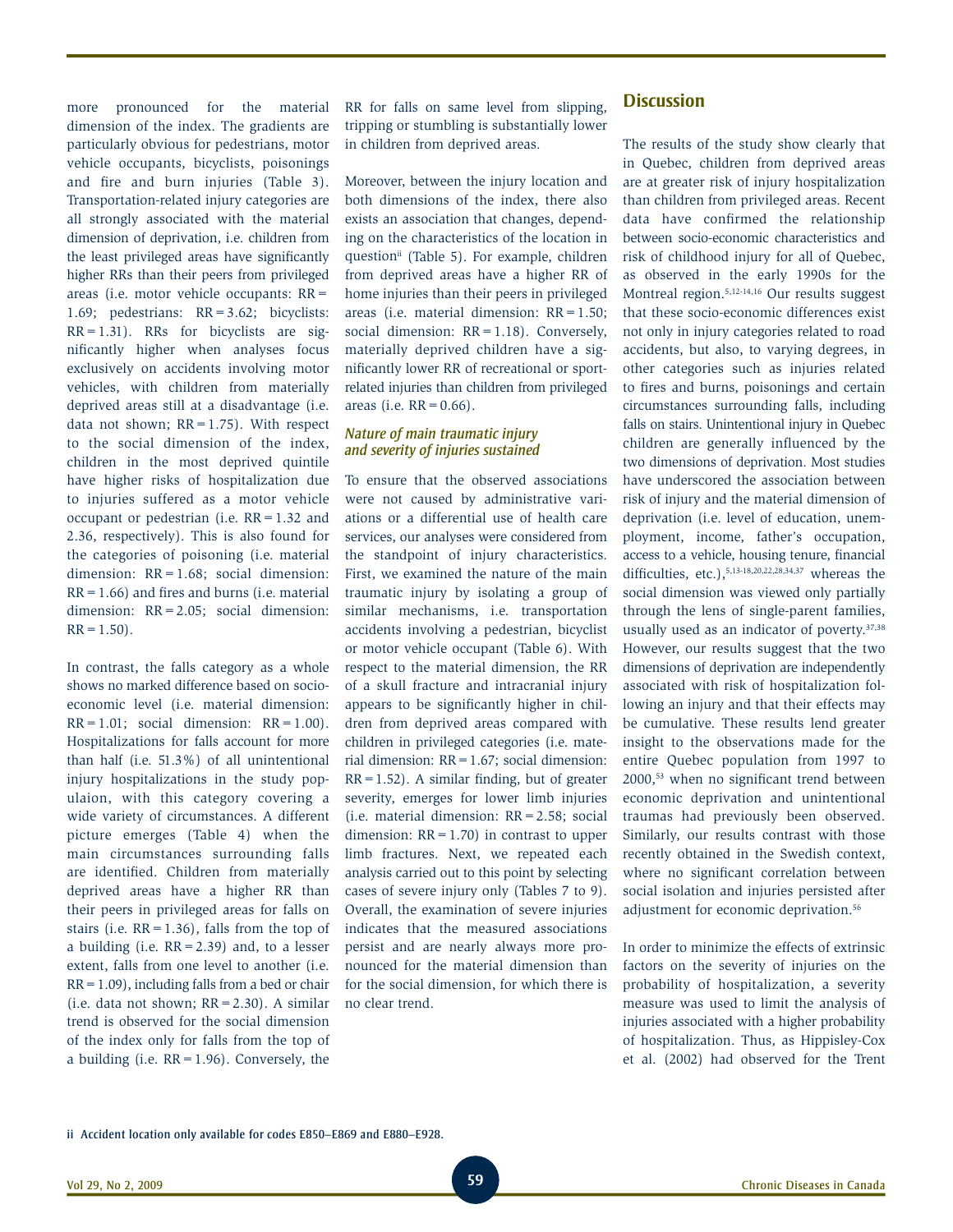## **Average annual number, adjusted\* hospitalization rate and RR† for main categories of unintentional injuries by the two dimensions of the deprivation index in children 14 years or under, for all of Quebec, 2000 to 2004**

|                          | <b>Deprivation index</b> |                           |                |               |               |                         |              |               |
|--------------------------|--------------------------|---------------------------|----------------|---------------|---------------|-------------------------|--------------|---------------|
| <b>Trauma categories</b> |                          | <b>Material dimension</b> |                |               |               | <b>Social dimension</b> |              |               |
|                          | <b>Number</b>            | Rate                      | <b>RR</b>      | 95% CI        | <b>Number</b> | Rate                    | RR           | 95% CI        |
| Unintentional injuries   |                          |                           |                |               |               |                         |              |               |
| Q1-Privileged quintile   | 841                      | 356.6                     | $\mathbf{1}$   |               | 1092          | 366.9                   | $\mathbf{1}$ |               |
| Q2                       | 907                      | 356.0                     | 1.00           | 0.96-1.04     | 1088          | 374.1                   | 1.02         | $0.98 - 1.06$ |
| Q <sub>3</sub>           | 975                      | 380.7                     | 1.07           | $1.02 - 1.11$ | 1038          | 390.3                   | 1.06         | $1.02 - 1.11$ |
| Q <sub>4</sub>           | 1032                     | 397.3                     | 1.11           | $1.07 - 1.16$ | 918           | 398.4                   | 1.09         | 1.04-1.13     |
| Q5-Deprived quintile     | 1152                     | 426.0                     | 1.19           | 1.14-1.25     | 773           | 401.3                   | 1.09         | 1.05-1.14     |
| Motor vehicle occupants  |                          |                           |                |               |               |                         |              |               |
| Q1-Privileged quintile   | 16                       | 8.0                       | $\mathbf{1}$   |               | 32            | 10.5                    | $\mathbf{1}$ |               |
| Q <sub>2</sub>           | 24                       | 10.4                      | 1.30           | $0.97 - 1.73$ | 31            | 10.1                    | 0.96         | $0.77 - 1.20$ |
| Q <sub>3</sub>           | 30                       | 11.5                      | 1.43           | 1.08-1.89     | 36            | 13.1                    | 1.25         | 1.01-1.55     |
| Q <sub>4</sub>           | 36                       | 12.9                      | 1.61           | 1.22-2.12     | 25            | 11.5                    | 1.10         | $0.87 - 1.39$ |
| Q5-Deprived quintile     | 42                       | 13.6                      | 1.69           | 1.28-2.24     | 23            | 13.9                    | 1.32         | 1.03-1.69     |
| <b>Pedestrians</b>       |                          |                           |                |               |               |                         |              |               |
| Q1-Privileged quintile   | 11                       | 4.2                       | $\mathbf{1}$   |               | 18            | 6.3                     | $\mathbf{1}$ |               |
| Q <sub>2</sub>           | 18                       | 7.0                       | 1.69           | 1.21-2.38     | 17            | 6.4                     | 1.01         | $0.76 - 1.36$ |
| Q <sub>3</sub>           | 21                       | 8.5                       | 2.03           | 1.46-2.84     | 22            | 8.7                     | 1.39         | 1.05-1.84     |
| Q <sub>4</sub>           | 25                       | 9.7                       | 2.34           | 1.69-3.24     | 23            | 9.6                     | 1.53         | 1.16-2.03     |
| Q5-Deprived quintile     | 39                       | 15.1                      | 3.62           | 2.65-4.95     | 33            | 14.8                    | 2.36         | 1.81-3.08     |
| <b>Bicyclists</b>        |                          |                           |                |               |               |                         |              |               |
| Q1-Privileged quintile   | 63                       | 27.1                      | $\mathbf{1}$   |               | 90            | 30.5                    | $\mathbf{1}$ |               |
| Q2                       | 72                       | 28.0                      | 1.03           | $0.89 - 1.20$ | 86            | 29.3                    | 0.96         | $0.84 - 1.10$ |
| Q <sub>3</sub>           | 79                       | 30.5                      | 1.13           | 0.97-1.31     | 85            | 32.0                    | 1.05         | $0.92 - 1.20$ |
| Q <sub>4</sub>           | 90                       | 34.7                      | 1.28           | 1.10-1.49     | 76            | 32.7                    | 1.07         | $0.93 - 1.23$ |
| Q5-Deprived quintile     | 96                       | 35.4                      | 1.31           | $1.12 - 1.52$ | 63            | 32.7                    | 1.07         | $0.92 - 1.25$ |
| <b>Poisonings</b>        |                          |                           |                |               |               |                         |              |               |
| Q1-Privileged quintile   | 34                       | 16.3                      | $\mathbf{1}$   |               | 50            | 16.7                    | $\mathbf{1}$ |               |
| Q2                       | 43                       | 17.5                      | 1.07           | 0.88-1.31     | 57            | 19.0                    | 1.14         | 0.96-1.35     |
| Q <sub>3</sub>           | 50                       | 18.9                      | 1.16           | 0.95-1.42     | 52            | 19.3                    | 1.15         | $0.97 - 1.37$ |
| Q <sub>4</sub>           | 62                       | 22.8                      | 1.40           | 1.15-1.70     | 57            | 25.0                    | 1.49         | 1.26-1.78     |
| Q5-Deprived quintile     | 78                       | 27.4                      | 1.68           | 1.39-2.04     | 51            | 27.9                    | 1.66         | 1.39-2.00     |
| Falls                    |                          |                           |                |               |               |                         |              |               |
| Q1-Privileged quintile   | 493                      | 200.0                     | $\mathbf{1}$   |               | 578           | 195.2                   | $\mathbf{1}$ |               |
| Q2                       | 486                      | 186.4                     | 0.93           | 0.88-0.99     | 557           | 194.3                   | 1.00         | 0.94-1.05     |
| Q <sub>3</sub>           | 511                      | 199.9                     | 1.00           | $0.94 - 1.06$ | 530           | 200.2                   | 1.03         | $0.97 - 1.08$ |
| Q <sub>4</sub>           | 502                      | 197.0                     | 0.98           | $0.93 - 1.04$ | 469           | 202.1                   | 1.04         | 0.98-1.09     |
| Q5-Deprived quintile     | 528                      | 202.9                     | 1.01           | $0.96 - 1.08$ | 384           | 194.7                   | 1.00         | 0.94-1.06     |
| <b>Fires and burns</b>   |                          |                           |                |               |               |                         |              |               |
| Q1-Privileged quintile   | 15                       | 6.1                       | $\overline{1}$ |               | 19            | 6.5                     | $\mathbf{1}$ |               |
| Q2                       | 17                       | 6.6                       | 1.09           | $0.80 - 1.50$ | $20\,$        | 7.1                     | 1.09         | $0.83 - 1.45$ |
| Q <sub>3</sub>           | $20\,$                   | 7.7                       | 1.27           | $0.93 - 1.73$ | 24            | 9.2                     | 1.42         | 1.08-1.86     |
| Q <sub>4</sub>           | 23                       | 8.9                       | 1.46           | 1.08-1.98     | 24            | 10.3                    | 1.59         | 1.21-2.08     |
| Q5-Deprived quintile     | 33                       | 12.4                      | 2.05           | 1.52-2.74     | $20\,$        | 9.7                     | 1.50         | $1.12 - 2.01$ |
| <b>Total</b>             | 4908                     | 384.3                     |                |               | 4908          | 384,3                   |              |               |

\* Rate adjusted for the other dimension of the index, age, sex and area of residence

† Relative risk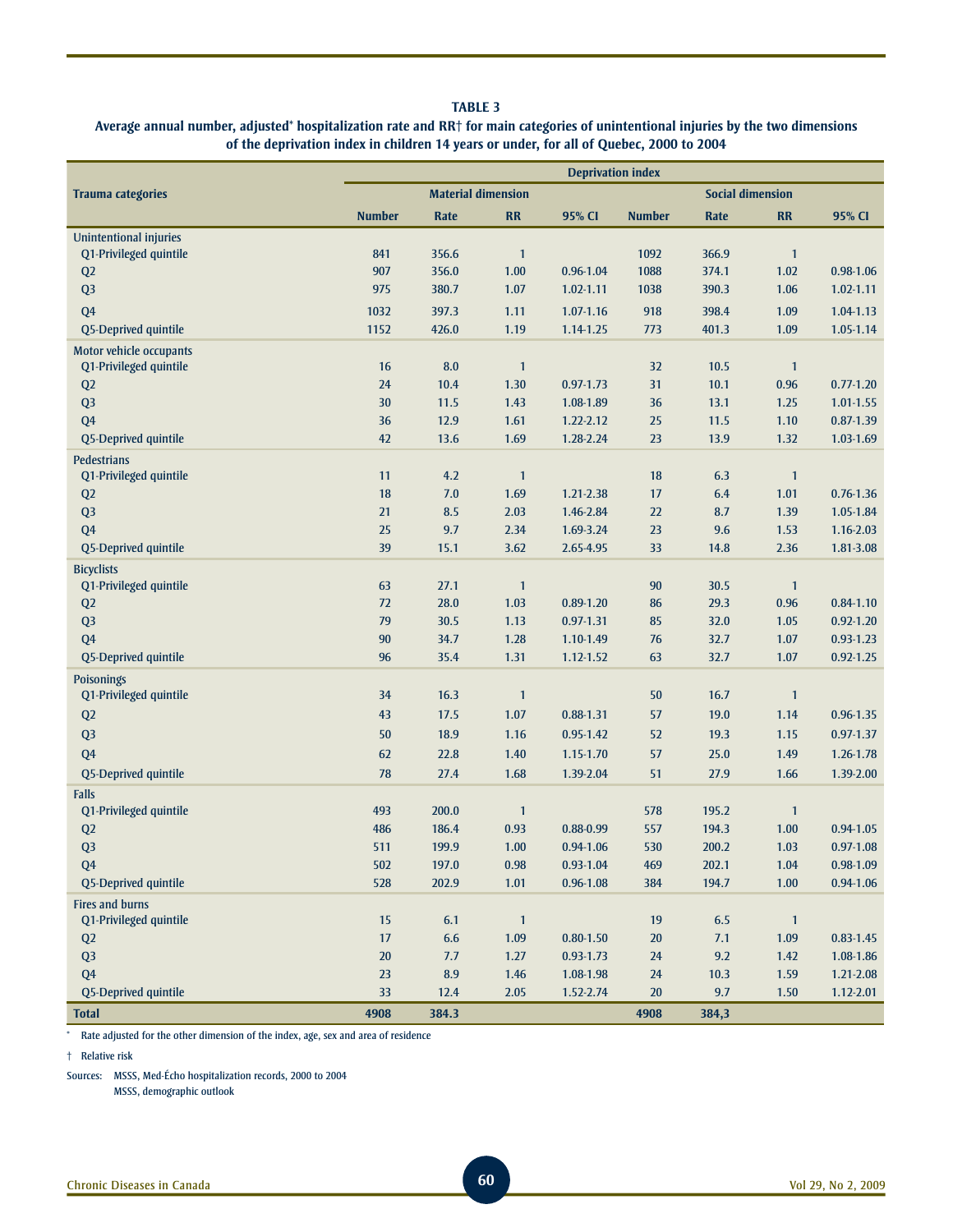#### **Average annual number, adjusted\* hospitalization rate and RR† for the main categories of falls by the two dimensions of the deprivation index in children 14 years or under, for all of Quebec, 2000 to 2004**

|                                                                                             | <b>Deprivation Index</b> |      |                           |               |               |      |                         |               |
|---------------------------------------------------------------------------------------------|--------------------------|------|---------------------------|---------------|---------------|------|-------------------------|---------------|
| <b>Circumstances of falls</b>                                                               |                          |      | <b>Material dimension</b> |               |               |      | <b>Social dimension</b> |               |
|                                                                                             | <b>Number</b>            | Rate | <b>RR</b>                 | 95% CI        | <b>Number</b> | Rate | <b>RR</b>               | 95% CI        |
| Falls on or from stairs (E880)                                                              |                          |      |                           |               |               |      |                         |               |
| Q1-Privileged quintile                                                                      | 29                       | 11.9 | $\mathbf{1}$              |               | 44            | 14.9 | $\mathbf{1}$            |               |
| Q <sub>2</sub>                                                                              | 33                       | 13.0 | 1.09                      | $0.87 - 1.37$ | 45            | 15.5 | 1.05                    | $0.87 - 1.26$ |
| Q <sub>3</sub>                                                                              | 38                       | 14.8 | 1.24                      | 0.99-1.55     | 34            | 12.7 | 0.86                    | $0.70 - 1.05$ |
| Q <sub>4</sub>                                                                              | 37                       | 14.5 | 1.21                      | $0.97 - 1.52$ | 32            | 13.8 | 0.93                    | $0.76 - 1.14$ |
| Q5-Deprived quintile                                                                        | 44                       | 16.3 | 1.36                      | 1.08-1.71     | 26            | 13.3 | 0.90                    | $0.72 - 1.12$ |
| Falls from the top of building (E882)                                                       |                          |      |                           |               |               |      |                         |               |
| Q1-Privileged quintile                                                                      | 6                        | 2.6  | $\mathbf{1}$              |               | $\bf 8$       | 2.8  | $\mathbf{1}$            |               |
| Q <sub>2</sub>                                                                              | $\overline{J}$           | 2.8  | 1.08                      | $0.66 - 1.76$ | 11            | 4.0  | 1.43                    | $0.96 - 2.14$ |
| Q <sub>3</sub>                                                                              | 11                       | 4.3  | 1.66                      | 1.06-2.60     | 8             | 3.1  | 1.13                    | $0.73 - 1.75$ |
| Q <sub>4</sub>                                                                              | 10                       | 3.7  | 1.42                      | 0.89-2.26     | 12            | 5.1  | 1.84                    | 1.23-2.75     |
| Q5-Deprived quintile                                                                        | 17                       | 6.2  | 2.39                      | 1.54-3.69     | 11            | 5.4  | 1.96                    | 1.29-2.99     |
| Other falls from one level to another (E884)                                                |                          |      |                           |               |               |      |                         |               |
| Q1-Privileged quintile                                                                      | 172                      | 68.7 | $\mathbf{1}$              |               | 202           | 68.7 | $\mathbf{1}$            |               |
| Q2                                                                                          | 178                      | 68.1 | 0.99                      | $0.90 - 1.09$ | 197           | 69.3 | 1.01                    | $0.92 - 1.10$ |
| Q <sub>3</sub>                                                                              | 179                      | 70.4 | 1.02                      | $0.93 - 1.13$ | 186           | 70.8 | 1.03                    | $0.94 - 1.13$ |
| Q <sub>4</sub>                                                                              | 184                      | 72.6 | 1.06                      | $0.96 - 1.16$ | 171           | 73.3 | 1.07                    | $0.97 - 1.17$ |
| Q5-Deprived quintile                                                                        | 192                      | 74.6 | 1.09                      | $0.98 - 1.20$ | 148           | 73.6 | 1.07                    | $0.97 - 1.18$ |
| Falls on same level from slipping, tripping or stumbling (E885)                             |                          |      |                           |               |               |      |                         |               |
| Q1-Privileged quintile                                                                      | 163                      | 64.3 | $\mathbf{1}$              |               | 162           | 54.6 | $\mathbf{1}$            |               |
| Q <sub>2</sub>                                                                              | 142                      | 53.6 | 0.83                      | $0.75 - 0.92$ | 153           | 53.4 | 0.98                    | $0.89 - 1.08$ |
| Q <sub>3</sub>                                                                              | 135                      | 53.0 | 0.82                      | $0.74 - 0.92$ | 152           | 57.1 | 1.05                    | $0.95 - 1.16$ |
| Q <sub>4</sub>                                                                              | 134                      | 53.2 | 0.83                      | $0.74 - 0.92$ | 123           | 53.0 | 0.97                    | $0.87 - 1.08$ |
| Q5-Deprived quintile                                                                        | 116                      | 45.7 | 0.71                      | $0.63 - 0.80$ | 100           | 50.8 | 0.93                    | $0.83 - 1.04$ |
| Falls on same level from collision, pushing or shoving,<br>by or with another person (E886) |                          |      |                           |               |               |      |                         |               |
| Q1-Privileged quintile                                                                      | 38                       | 15.3 | $\mathbf{1}$              |               | 19            | 17.9 | $\mathbf{1}$            |               |
| Q2                                                                                          | 36                       | 13.7 | 0.89                      | $0.73 - 1.10$ | 20            | 15.9 | 0.89                    | $0.74 - 1.06$ |
| Q <sub>3</sub>                                                                              | 47                       | 18.4 | 1.20                      | 0.98-1.46     | 24            | 14.7 | 0.82                    | $0.68 - 0.99$ |
| Q4                                                                                          | 37                       | 14.8 | 0.96                      | 0.78-1.19     | 24            | 15.7 | 0.87                    | $0.72 - 1.06$ |
| Q5-Deprived quintile                                                                        | 39                       | 15.5 | 1.01                      | $0.81 - 1.25$ | $20\,$        | 12.4 | 0.69                    | $0.56 - 0.86$ |
| Other falls (E881, E883, E887 and E888)                                                     |                          |      |                           |               |               |      |                         |               |
| Q1-Privileged quintile                                                                      | 85                       | 36.7 | $\mathbf{1}$              |               | 109           | 36.3 | $\mathbf{1}$            |               |
| Q2                                                                                          | 89                       | 35.0 | 0.95                      | $0.83 - 1.09$ | 106           | 36.2 | 1.00                    | $0.88 - 1.12$ |
| Q <sub>3</sub>                                                                              | 101                      | 39.1 | 1.06                      | $0.93 - 1.22$ | 111           | 41.6 | 1.15                    | $1.02 - 1.29$ |
| Q <sub>4</sub>                                                                              | 100                      | 38.2 | 1.04                      | $0.91 - 1.19$ | 94            | 41.2 | 1.13                    | 1.00-1.29     |
| Q5-Deprived quintile                                                                        | 121                      | 44.1 | 1.20                      | 1.05-1.38     | 74            | 39.3 | 1.08                    | 0.94-1.24     |

\* Rate adjusted for the other dimension of the index, age, sex and area of residence

† Relative risk

Sources: MSSS, Med-Écho hospitalization records, 2000 to 2004

MSSS, demographic outlook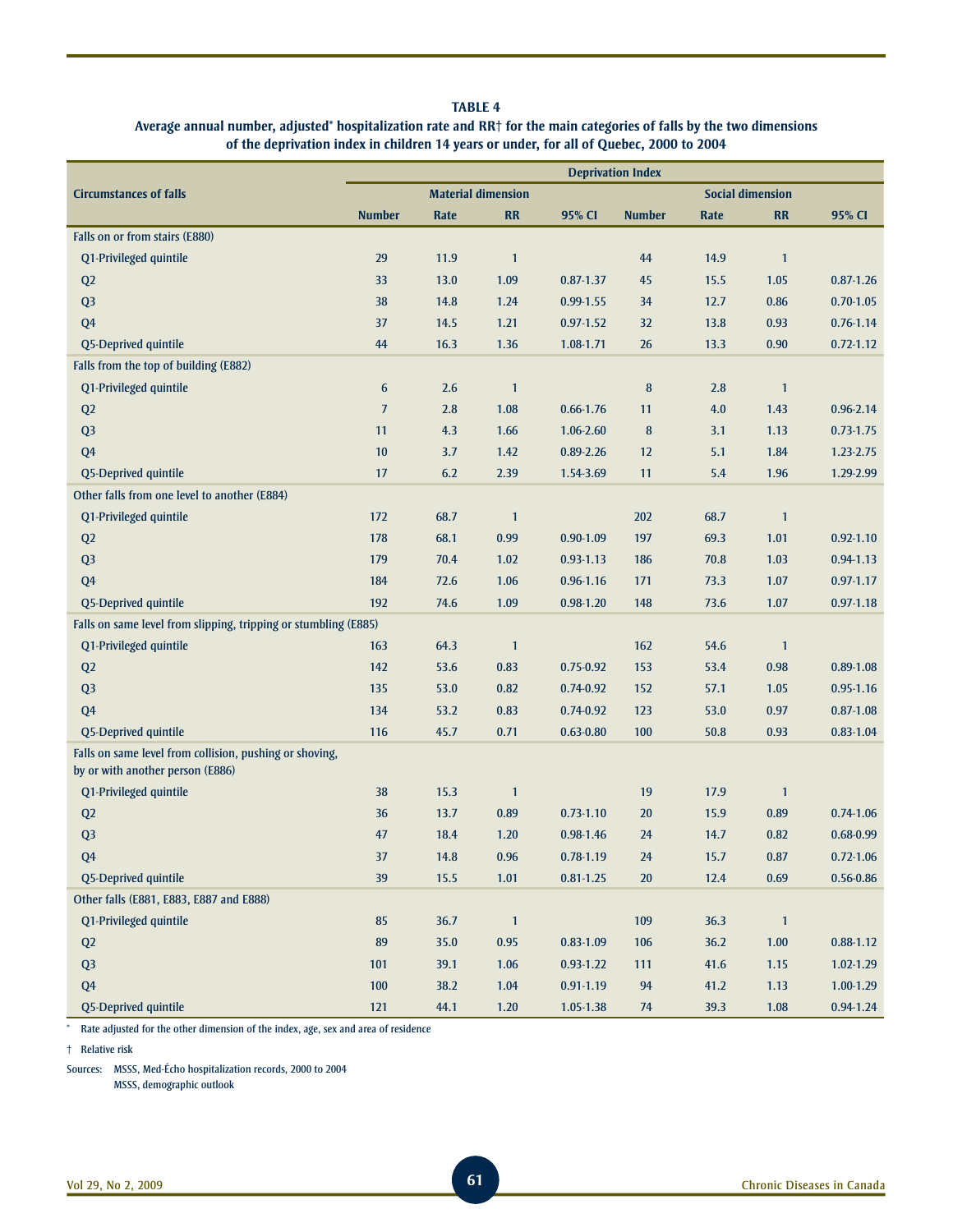## **Annual average number, adjusted\* hospitalization rate and RR† for the place of injury by the two dimensions of the deprivation index in children aged 14 years or under, for all of Quebec, 2000 to 2004**

|                             | <b>Deprivation Index</b> |       |                           |               |               |                         |                |               |
|-----------------------------|--------------------------|-------|---------------------------|---------------|---------------|-------------------------|----------------|---------------|
| <b>Injury location</b>      |                          |       | <b>Material dimension</b> |               |               | <b>Social dimension</b> |                |               |
|                             | <b>Number</b>            | Rate  | <b>RR</b>                 | 95% CI        | <b>Number</b> | Rate                    | <b>RR</b>      | 95% CI        |
| Home                        |                          |       |                           |               |               |                         |                |               |
| Q1-Privileged quintile      | 308                      | 128.0 | $\mathbf{1}$              |               | 399           | 146.8                   | $\mathbf{1}$   |               |
| Q2                          | 344                      | 138.3 | 1.08                      | $0.91 - 1.29$ | 409           | 154.6                   | 1.05           | $0.89 - 1.24$ |
| Q <sub>3</sub>              | 373                      | 154.4 | 1.21                      | 1.01-1.44     | 364           | 145.0                   | 0.99           | $0.84 - 1.17$ |
| Q <sub>4</sub>              | 406                      | 167.4 | 1.31                      | 1.10-1.56     | 382           | 167.9                   | 1.14           | $0.97 - 1.35$ |
| Q5-Deprived quintile        | 467                      | 191.6 | 1.50                      | 1.26-1.79     | 345           | 173.9                   | 1.18           | 1.00-1.41     |
| Recreational or sports area |                          |       |                           |               |               |                         |                |               |
| Q1-Privileged quintile      | 140                      | 49.7  | $\mathbf{1}$              |               | 138           | 41.6                    | $\overline{1}$ |               |
| Q2                          | 118                      | 43.4  | 0.87                      | $0.68 - 1.12$ | 127           | 41.1                    | 0.99           | $0.78 - 1.25$ |
| Q <sub>3</sub>              | 115                      | 42.9  | 0.86                      | $0.68 - 1.10$ | 124           | 45.9                    | 1.10           | $0.87 - 1.40$ |
| Q <sub>4</sub>              | 103                      | 40.6  | 0.82                      | $0.64 - 1.05$ | 97            | 41.4                    | 1.00           | $0.78 - 1.26$ |
| Q5-Deprived quintile        | 84                       | 32.6  | 0.66                      | $0.51 - 0.85$ | $72\,$        | 38.5                    | 0.93           | $0.72 - 1.19$ |
| <b>Public building</b>      |                          |       |                           |               |               |                         |                |               |
| Q1-Privileged quintile      | 56                       | 21.9  | $\mathbf{1}$              |               | 60            | 19.8                    | $\mathbf{1}$   |               |
| Q <sub>2</sub>              | 45                       | 16.8  | 0.77                      | $0.62 - 0.95$ | 49            | 17.2                    | 0.87           | $0.71 - 1.07$ |
| Q <sub>3</sub>              | 48                       | 18.5  | 0.85                      | $0.69 - 1.05$ | 55            | 20.5                    | 1.04           | $0.85 - 1.26$ |
| Q <sub>4</sub>              | 46                       | 18.1  | 0.83                      | $0.67 - 1.03$ | 45            | 18.8                    | 0.95           | $0.77 - 1.17$ |
| Q5-Deprived quintile        | 49                       | 19.3  | 0.88                      | $0.71 - 1.10$ | 36            | 18.2                    | 0.92           | $0.73 - 1.15$ |
| Other specified location    |                          |       |                           |               |               |                         |                |               |
| Q1-Privileged quintile      | 21                       | 9.5   | $\mathbf{1}$              |               | 28            | 8.9                     | $\mathbf{1}$   |               |
| Q2                          | 25                       | 10.2  | 1.08                      | $0.80 - 1.45$ | 29            | 9.4                     | 1.06           | $0.80 - 1.39$ |
| Q <sub>3</sub>              | 26                       | 10.2  | 1.08                      | $0.80 - 1.45$ | 25            | 9.2                     | 1.03           | $0.78 - 1.37$ |
| Q <sub>4</sub>              | 21                       | 7.9   | 0.83                      | $0.61 - 1.14$ | $20\,$        | 9.1                     | 1.02           | $0.76 - 1.37$ |
| Q5-Deprived quintile        | 31                       | 10.2  | 1.08                      | $0.79 - 1.48$ | 21            | 12.6                    | 1.43           | 1.06-1.92     |
| <b>Unspecified location</b> |                          |       |                           |               |               |                         |                |               |
| Q1-Privileged quintile      | 199                      | 90.0  | $\mathbf{1}$              |               | 273           | 91.6                    | $\mathbf{1}$   |               |
| Q2                          | 229                      | 91.2  | 1.01                      | $0.90 - 1.14$ | 281           | 93.2                    | 1.02           | $0.91 - 1.13$ |
| Q <sub>3</sub>              | 243                      | 93.2  | 1.03                      | $0.92 - 1.16$ | 275           | 99.8                    | 1.09           | $0.98 - 1.21$ |
| Q <sub>4</sub>              | 258                      | 97.8  | 1.09                      | $0.97 - 1.22$ | 215           | 96.1                    | 1.05           | 0.94-1.17     |
| Q5-Deprived quintile        | 277                      | 100.1 | 1.11                      | $0.99 - 1.25$ | 163           | 93.0                    | 1.02           | $0.90 - 1.14$ |

\* Rate adjusted for the other dimension of the index, age, sex and area of residence.

† Relative risk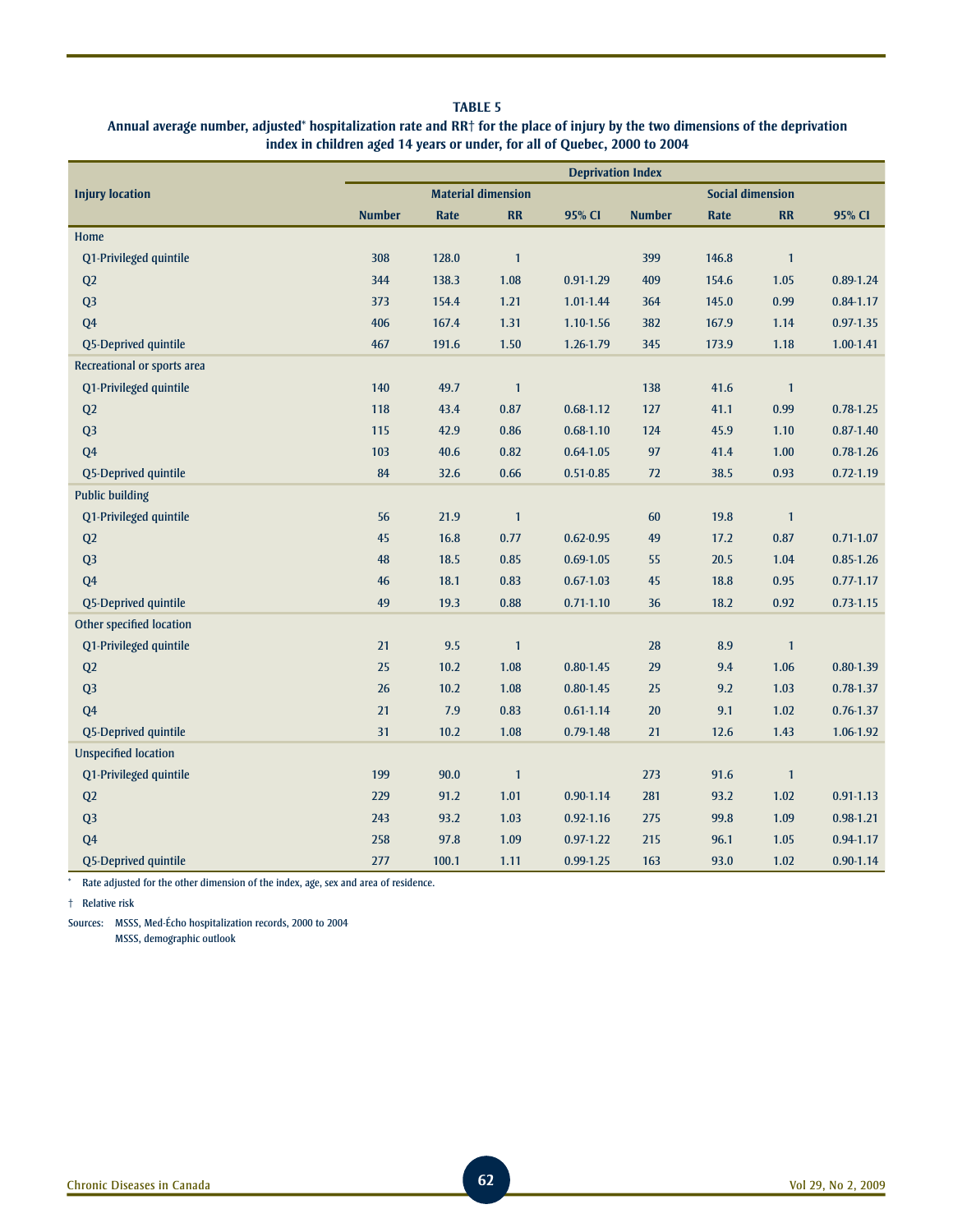## **Average annual number, adjusted\* hospitalization rate and RR† for the main traumatic injury categories by the two dimensions of the deprivation index in children of 14 years or under, for all of Quebec, 2000 to 2004**

|                                    | <b>Deprivation Index</b> |      |                           |               |               |      |                         |               |
|------------------------------------|--------------------------|------|---------------------------|---------------|---------------|------|-------------------------|---------------|
| <b>Traumatic injury categories</b> |                          |      | <b>Material dimension</b> |               |               |      | <b>Social dimension</b> |               |
|                                    | <b>Number</b>            | Rate | <b>RR</b>                 | 95% CI        | <b>Number</b> | Rate | <b>RR</b>               | 95% CI        |
| Skull fractures and head traumas   |                          |      |                           |               |               |      |                         |               |
| Q1-Privileged quintile             | 26                       | 11.6 | $\mathbf{1}$              |               | 41            | 13.9 | $\mathbf{1}$            |               |
| Q <sub>2</sub>                     | 31                       | 12.6 | 1.08                      | $0.86 - 1.37$ | 39            | 13.3 | 0.96                    | $0.79 - 1.17$ |
| Q <sub>3</sub>                     | 43                       | 16.7 | 1.44                      | 1.15-1.80     | 47            | 17.7 | 1.27                    | 1.06-1.54     |
| Q <sub>4</sub>                     | 55                       | 20.8 | 1.79                      | 1.44-2.22     | 43            | 18.4 | 1.33                    | 1.09-1.61     |
| Q5-Deprived quintile               | 54                       | 19.4 | 1.67                      | 1.34-2.09     | 40            | 21.1 | 1.52                    | 1.25-1.87     |
| <b>Upper limb fractures</b>        |                          |      |                           |               |               |      |                         |               |
| Q1-Privileged quintile             | 28                       | 11.0 | $\mathbf{1}$              |               | 34            | 11.4 | $\mathbf{1}$            |               |
| Q <sub>2</sub>                     | 30                       | 11.2 | 1.01                      | $0.80 - 1.28$ | 33            | 11.4 | 1.00                    | $0.80 - 1.24$ |
| Q <sub>3</sub>                     | 24                       | 9.5  | 0.86                      | $0.67 - 1.10$ | 31            | 11.6 | 1.02                    | $0.81 - 1.26$ |
| Q <sub>4</sub>                     | 33                       | 13.0 | 1.18                      | $0.93 - 1.49$ | 26            | 11.2 | 0.98                    | $0.78 - 1.24$ |
| Q5-Deprived quintile               | 30                       | 11.9 | 1.08                      | 0.84-1.38     | 22            | 10.8 | 0.95                    | $0.74 - 1.22$ |
| Lower limb fractures               |                          |      |                           |               |               |      |                         |               |
| Q1-Privileged quintile             | 10                       | 4.3  | $\mathbf{1}$              |               | 21            | 7.0  | $\mathbf{1}$            |               |
| Q <sub>2</sub>                     | 17                       | 7.0  | 1.62                      | $1.15 - 2.28$ | 16            | 5.5  | 0.79                    | $0.59 - 1.05$ |
| Q <sub>3</sub>                     | 20                       | 7.9  | 1.83                      | 1.30-2.57     | 18            | 7.1  | 1.02                    | $0.77 - 1.35$ |
| Q <sub>4</sub>                     | 19                       | 7.3  | 1.69                      | $1.20 - 2.40$ | 19            | 8.2  | 1.18                    | 0.89-1.56     |
| Q5-Deprived quintile               | 31                       | 11.2 | 2.58                      | 1.85-3.60     | 24            | 11.8 | 1.70                    | 1.29-2.24     |

\* Rate adjusted for the other dimension of the index, age, sex and area of residence

† Relative risk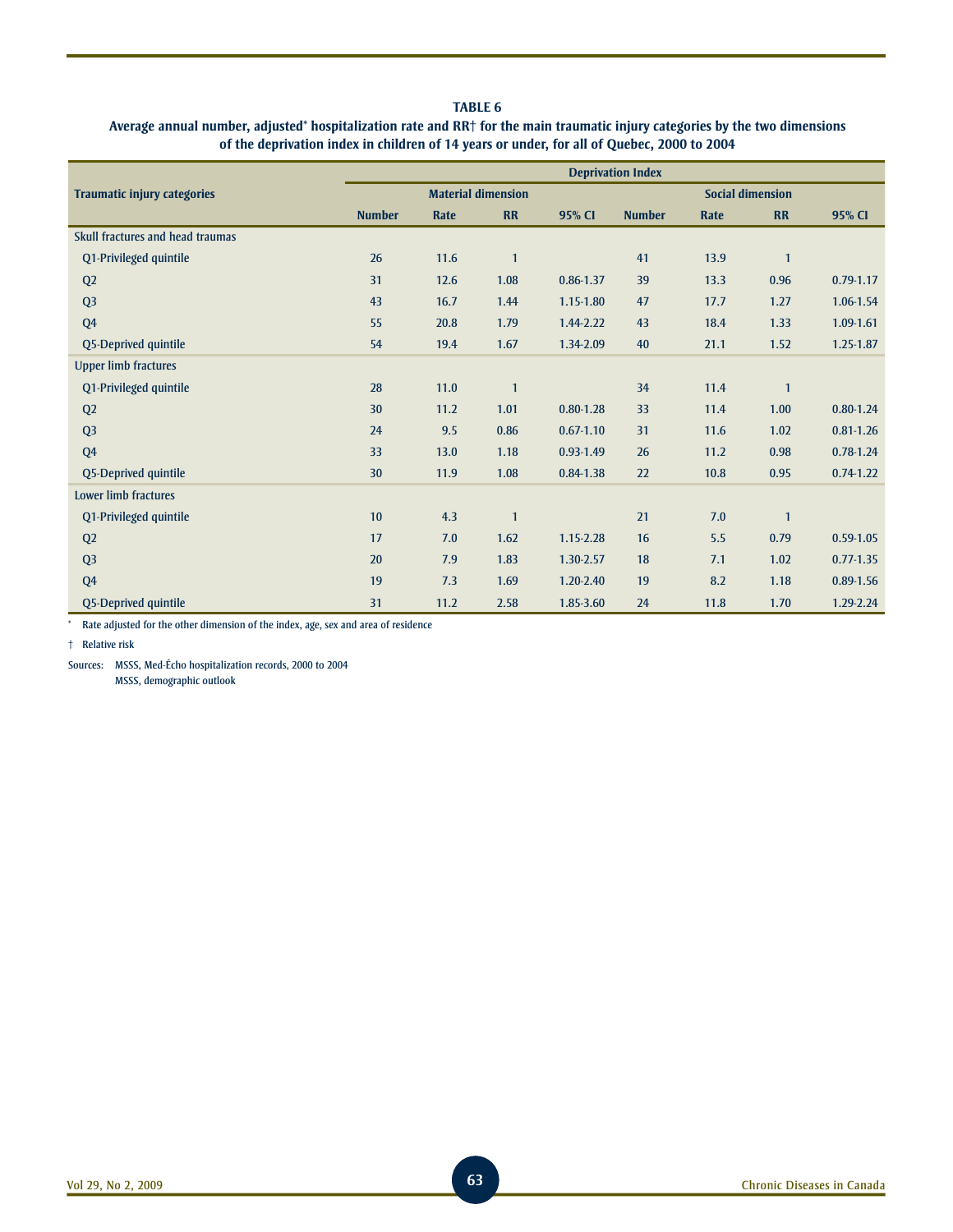#### **Average annual number, adjusted\* hospitalization rate and RR† for the main categories of severe unintentional injuries by the two dimensions of the deprivation index in children 14 years or under, for all of Quebec, 2000 to 2004**

|                                              | <b>Deprivation Index</b> |                           |                |               |                  |                         |                |               |
|----------------------------------------------|--------------------------|---------------------------|----------------|---------------|------------------|-------------------------|----------------|---------------|
| <b>Trauma categories</b>                     |                          | <b>Material dimension</b> |                |               |                  | <b>Social dimension</b> |                |               |
|                                              | <b>Number</b>            | <b>Rate</b>               | <b>RR</b>      | 95% CI        | <b>Number</b>    | <b>Rate</b>             | <b>RR</b>      | 95% CI        |
| <b>Unintentional injuries</b>                |                          |                           |                |               |                  |                         |                |               |
| Q1-Privileged quintile                       | 182                      | 78.8                      | $\mathbf{1}$   |               | 254              | 83.8                    | $\mathbf{1}$   |               |
| Q <sub>2</sub>                               | 213                      | 85.6                      | 1.09           | 0.99-1.19     | 265              | 90.5                    | 1.08           | $1.00 - 1.17$ |
| Q <sub>3</sub>                               | 230                      | 90.6                      | 1.15           | 1.05-1.26     | 266              | 100.8                   | 1.20           | 1.11-1.30     |
| Q <sub>4</sub>                               | 267                      | 101.4                     | 1.29           | 1.18-1.41     | 234              | 102.9                   | 1.23           | 1.13-1.33     |
| Q5-Deprived quintile                         | 325                      | 116.2                     | 1.48           | 1.35-1.61     | 197              | 104.2                   | 1.24           | 1.14-1.36     |
| Motor vehicle occupants                      |                          |                           |                |               |                  |                         |                |               |
| Q1-Privileged quintile                       | $\boldsymbol{6}$         | 2.9                       | $\overline{1}$ |               | 15               | 4.8                     | $\overline{1}$ |               |
| Q <sub>2</sub>                               | 12                       | 5.0                       | 1.70           | 1.08-2.68     | 12               | 3.7                     | 0.77           | $0.55 - 1.09$ |
| Q <sub>3</sub>                               | 11<br>16                 | 4.1                       | 1.39           | $0.87 - 2.23$ | 18               | 6.3                     | 1.32           | $0.96 - 1.80$ |
| Q <sub>4</sub>                               | 17                       | 5.7                       | 1.94           | 1.24-3.06     | ${\bf 8}$        | 3.8                     | 0.79           | 0.54-1.16     |
| Q5-Deprived quintile                         |                          | 5.4                       | 1.85           | 1.16-2.93     | 9                | 5.4                     | 1.13           | $0.76 - 1.68$ |
| <b>Pedestrians</b><br>Q1-Privileged quintile | 5                        | 1.8                       | $\mathbf{1}$   |               | 11               | 3.7                     | $\mathbf{1}$   |               |
| Q2                                           | 8                        | 3.2                       | 1.79           | 1.08-2.96     | $\boldsymbol{8}$ | 3.1                     | 0.83           | $0.55 - 1.24$ |
| Q <sub>3</sub>                               | 11                       | 4.6                       | 2.52           | 1.56-4.09     | 12               | 5.0                     | 1.34           | 0.93-1.94     |
| Q <sub>4</sub>                               | 15                       | 5.9                       | 3.26           | 2.04-5.21     | 14               | 5.7                     | 1.53           | $1.07 - 2.21$ |
| Q5-Deprived quintile                         | 22                       | 8.5                       | 4.67           | 2.96-7.38     | 16               | 7.0                     | 1.89           | 1.32-2.72     |
| <b>Bicyclists</b>                            |                          |                           |                |               |                  |                         |                |               |
| Q1-Privileged quintile                       | 16                       | 6.8                       | $\mathbf{1}$   |               | 24               | 8.1                     | $\overline{1}$ |               |
| Q2                                           | 16                       | 6.2                       | 0.91           | $0.67 - 1.24$ | 23               | 8.1                     | 0.99           | $0.67 - 1.24$ |
| Q <sub>3</sub>                               | 23                       | 9.1                       | 1.33           | 0.99-1.78     | 26               | 9.8                     | 1.21           | 0.99-1.78     |
| Q <sub>4</sub>                               | 23                       | 8.9                       | 1.31           | $0.97 - 1.76$ | 19               | 8.3                     | 1.02           | $0.97 - 1.76$ |
| Q5-Deprived quintile                         | 30                       | 11.4                      | 1.67           | 1.24-2.23     | 16               | 8.3                     | 1.02           | $0.76 - 1.36$ |
| <b>Poisonings</b>                            |                          |                           |                |               |                  |                         |                |               |
| Q1-Privileged quintile                       | $\overline{J}$           | 2.8                       | $\mathbf{1}$   |               | $\overline{J}$   | 2.2                     | $\mathbf{1}$   |               |
| Q2                                           | 9                        | 3.4                       | 1.18           | $0.76 - 1.85$ | 9                | 3.2                     | 1.47           | 0.94-2.30     |
| Q <sub>3</sub>                               | $\overline{9}$           | 3.4                       | 1.21           | $0.77 - 1.91$ | 11               | 4.4                     | 2.03           | 1.32-3.12     |
| Q <sub>4</sub>                               | 13                       | 5.0                       | 1.74           | 1.14-2.67     | 11               | 4.8                     | 2.19           | 1.42-3.39     |
| Q5-Deprived quintile                         | 16                       | 5.8                       | 2.05           | 1.35-3.13     | 14               | 7.1                     | 3.22           | 2.10-4.94     |
| <b>Falls</b>                                 |                          |                           |                |               |                  |                         |                |               |
| Q1-Privileged quintile                       | 77                       | 31.5                      | $\mathbf{1}$   |               | 91               | 30.4                    | $\mathbf{1}$   |               |
| Q2                                           | 85                       | 33.0                      | 1.05           | $0.91 - 1.20$ | 94               | 32.9                    | 1.08           | $0.95 - 1.23$ |
| Q <sub>3</sub>                               | 83                       | 32.6                      | 1.03           | $0.90 - 1.19$ | 92               | 35.1                    | 1.16           | $1.01 - 1.32$ |
| Q <sub>4</sub>                               | ${\bf 87}$               | 33.9                      | $1.07$         | $0.93 - 1.24$ | ${\bf 87}$       | 37.8                    | $1.25$         | 1.09-1.42     |
| Q5-Deprived quintile                         | 101                      | 38.1                      | 1.21           | 1.05-1.40     | 68               | 34.3                    | 1.13           | $0.98 - 1.31$ |
| <b>Fires and burns</b>                       |                          |                           |                |               |                  |                         |                |               |
| Q1-Privileged quintile                       | $10\,$                   | 4.3                       | $\vert$ 1      |               | $12\,$           | 3.9                     | $\vert$        |               |
| Q2                                           | $10\,$                   | 4.1                       | $0.97\,$       | $0.66 - 1.44$ | 14               | 5.1                     | 1.31           | $0.93 - 1.85$ |
| Q <sub>3</sub>                               | 12                       | 4.6                       | 1.09           | $0.74 - 1.60$ | 15               | 5.7                     | 1.49           | $1.05 - 2.10$ |
| Q <sub>4</sub>                               | 16                       | 6.2                       | 1.45           | $1.01 - 2.08$ | $17\,$           | $7.4$                   | 1.92           | 1.37-2.69     |
| Q5-Deprived quintile                         | 22                       | 8.2                       | 1.93           | 1.36-2.76     | 13               | 6.3                     | 1.64           | $1.13 - 2.37$ |

\* Rate adjusted for the other dimension of the index, age, sex and area of residence

† Relative risk

Sources: MSSS, Med-Écho hospitalization records, 2000 to 2004

MSSS, demographic outlook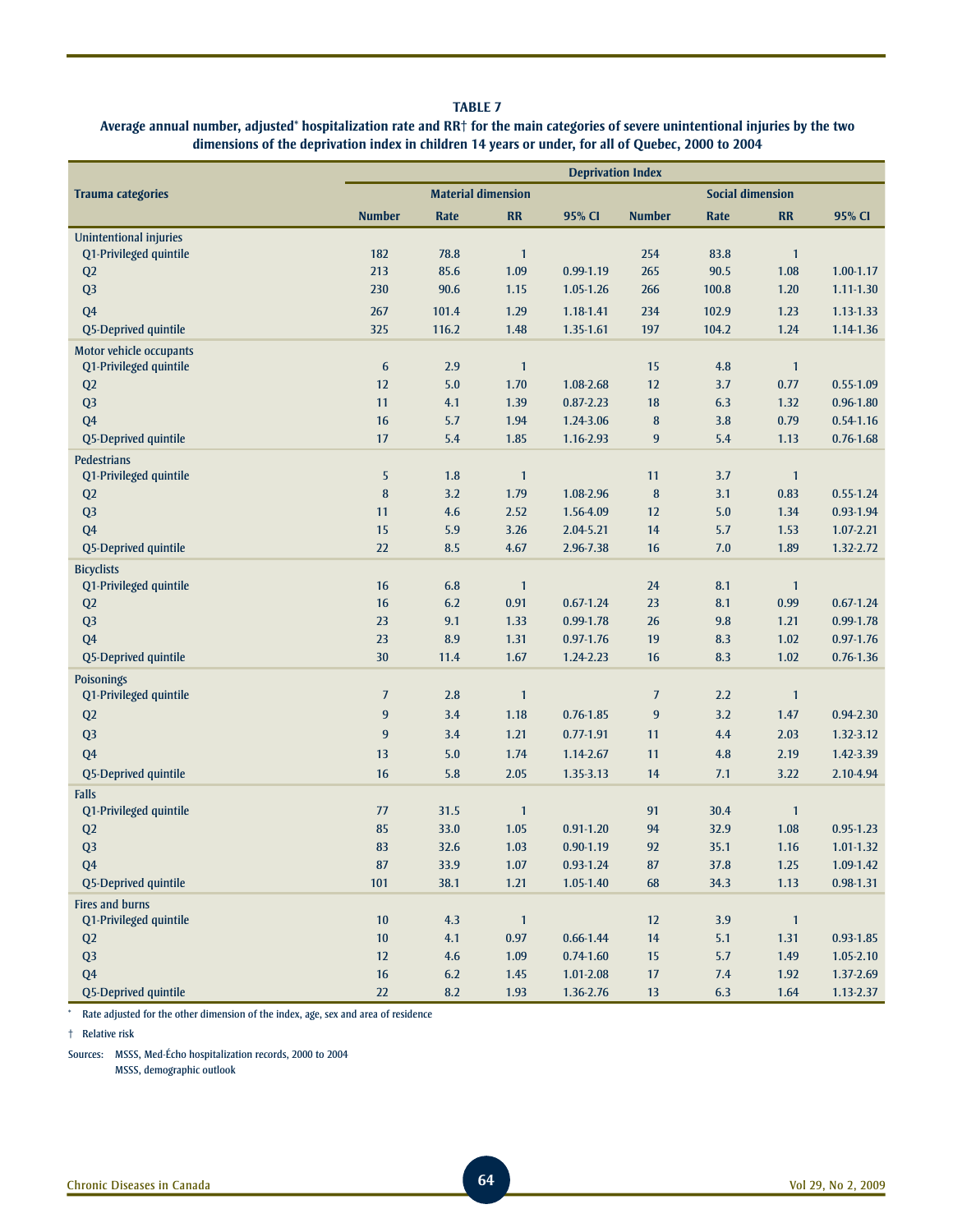## **Average annual number, adjusted\* hospitalization rate and RR† for the main circumstances of falls resulting in severe injuries by the two dimensions of the deprivation index in children 14 years or under, for all of Quebec, 2000 to 2004**

|                                                                                         | <b>Deprivation Index</b> |       |                           |               |                |       |                         |               |
|-----------------------------------------------------------------------------------------|--------------------------|-------|---------------------------|---------------|----------------|-------|-------------------------|---------------|
| <b>Circumstances of falls</b>                                                           |                          |       | <b>Material dimension</b> |               |                |       | <b>Social dimension</b> |               |
|                                                                                         | <b>Number</b>            | Rate  | <b>RR</b>                 | 95% CI        | <b>Number</b>  | Rate  | <b>RR</b>               | 95% CI        |
| Falls on or from stairs or steps (E880)                                                 |                          |       |                           |               |                |       |                         |               |
| Q1-Privileged quintile                                                                  | 3                        | 1.2   | $\mathbf{1}$              |               | 5              | 1.8   | $\overline{1}$          |               |
| Q2                                                                                      | 6                        | 2.4   | 2.00                      | 1.05-3.78     | $\overline{J}$ | 2.4   | 1.34                    | $0.81 - 2.21$ |
| Q <sub>3</sub>                                                                          | 6                        | 2.4   | 1.97                      | 1.03-3.76     | 5              | 2.0   | 1.10                    | $0.64 - 1.89$ |
| Q <sub>4</sub>                                                                          | 5                        | 1.8   | 1.47                      | 0.74-2.92     | 6              | 2.4   | 1.35                    | $0.79 - 2.31$ |
| Q5-Deprived quintile                                                                    | $\bf 8$                  | 3.0   | 2.51                      | 1.32-4.79     | $\overline{4}$ | 2.3   | 1.25                    | $0.70 - 2.24$ |
| Falls from or out of building or other structure (E882)                                 |                          |       |                           |               |                |       |                         |               |
| Q1-Privileged quintile                                                                  | $\overline{2}$           | 0.7   | $\mathbf{1}$              |               | 3              | 0.8   | $\mathbf{1}$            |               |
| Q <sub>2</sub>                                                                          | $\overline{2}$           | 0.8   | 1.04                      | $0.40 - 2.72$ | 3              | 0.9   | 1.13                    | $0.53 - 2.42$ |
| Q <sub>3</sub>                                                                          | 3                        | 1.4   | 1.86                      | $0.78 - 4.40$ | $\overline{2}$ | 0.6   | 0.74                    | $0.30 - 1.79$ |
| Q <sub>4</sub>                                                                          | $\overline{2}$           | 0.6   | 0.81                      | $0.29 - 2.22$ | 3              | 1.3   | 1.61                    | $0.76 - 3.43$ |
| Q5-Deprived quintile                                                                    | 5                        | 1.6   | 2.16                      | $0.92 - 5.08$ | 3              | 1.8   | 2.12                    | 0.98-4.61     |
| Other falls from one level to another (E884)                                            |                          |       |                           |               |                |       |                         |               |
| Q1-Privileged quintile                                                                  | 21                       | 8.3   | $\mathbf{1}$              |               | 26             | 8.6   | $\mathbf{1}$            |               |
| Q <sub>2</sub>                                                                          | 27                       | 10.5  | 1.26                      | $0.98 - 1.63$ | 28             | 9.8   | 1.14                    | $0.90 - 1.45$ |
| Q <sub>3</sub>                                                                          | 26                       | 10.4  | 1.25                      | $0.96 - 1.63$ | 29             | 11.1  | 1.29                    | $1.02 - 1.64$ |
| Q <sub>4</sub>                                                                          | 29                       | 11.4  | 1.37                      | 1.06-1.78     | 26             | 11.4  | 1.32                    | 1.03-1.69     |
| Q5-Deprived quintile                                                                    | 32                       | 12.0  | 1.44                      | 1.10-1.87     | 26             | 12.9  | 1.50                    | 1.17-1.93     |
| Falls on same level from tripping, slipping or stumbling (E885)                         |                          |       |                           |               |                |       |                         |               |
| Q1-Privileged quintile                                                                  | 31                       | 12.5  | $\mathbf{1}$              |               | 32             | 10.9  | $\mathbf{1}$            |               |
| Q <sub>2</sub>                                                                          | 32                       | 11.9  | 0.95                      | $0.76 - 1.19$ | 30             | 10.4  | 0.96                    | $0.77 - 1.20$ |
| Q <sub>3</sub>                                                                          | 23                       | 8.8   | 0.70                      | $0.55 - 0.90$ | 32             | 12.2  | 1.13                    | $0.90 - 1.40$ |
| Q <sub>4</sub>                                                                          | 29                       | 11.6  | 0.92                      | $0.73 - 1.17$ | 29             | 12.7  | 1.17                    | $0.93 - 1.46$ |
| Q5-Deprived quintile                                                                    | 26                       | 10.2  | 0.82                      | $0.63 - 1.05$ | 17             | 8.5   | 0.78                    | $0.60 - 1.02$ |
| Falls on same level from collision, pushing or shoving by or with another person (E886) |                          |       |                           |               |                |       |                         |               |
| Q1-Privileged quintile                                                                  | 9                        | 3.4   | $\mathbf{1}$              |               | 12             | 3.0   | $\mathbf{1}$            |               |
| Q2                                                                                      | $\overline{J}$           | 2.8   | 0.81                      | $0.52 - 1.25$ | 14             | 3.7   | 1.25                    | 0.84-1.87     |
| Q <sub>3</sub>                                                                          | 10                       | 3.7   | 1.09                      | $0.71 - 1.66$ | 15             | 2.8   | 0.94                    | $0.60 - 1.45$ |
| Q <sub>4</sub>                                                                          | $\overline{J}$           | 2.8   | 0.82                      | $0.51 - 1.30$ | 17             | 3.3   | 1.11                    | $0.72 - 1.71$ |
| Q5-Deprived quintile                                                                    | $\boldsymbol{7}$         | $2.9$ | $\bf 0.84$                | $0.52 - 1.36$ | 13             | $2.7$ | 0.90                    | $0.55 - 1.47$ |
| Other falls (E881, E883, E887 and E888)                                                 |                          |       |                           |               |                |       |                         |               |
| Q1-Privileged quintile                                                                  | 12                       | $5.2$ | $\mathbf{1}$              |               | 16             | 5.2   | $\overline{1}$          |               |
| Q2                                                                                      | 11                       | 4.6   | 0.89                      | $0.61 - 1.28$ | 16             | 5.5   | 1.06                    | $0.77 - 1.44$ |
| Q <sub>3</sub>                                                                          | 15                       | 5.9   | 1.15                      | $0.81 - 1.63$ | 17             | 6.4   | 1.21                    | $0.89 - 1.65$ |
| Q <sub>4</sub>                                                                          | 15                       | 5.7   | 1.11                      | $0.78 - 1.59$ | 15             | 6.8   | 1.29                    | 0.94-1.78     |
| Q5-Deprived quintile                                                                    | 23                       | 8.2   | 1.58                      | 1.12-2.23     | 12             | 6.4   | 1.22                    | $0.86 - 1.73$ |

\* Rate adjusted for the other dimension of the index, age, sex and area of residence

† Relative risk

Sources: MSSS, Med-Écho hospitalization records, 2000 to 2004

MSSS, demographic outlook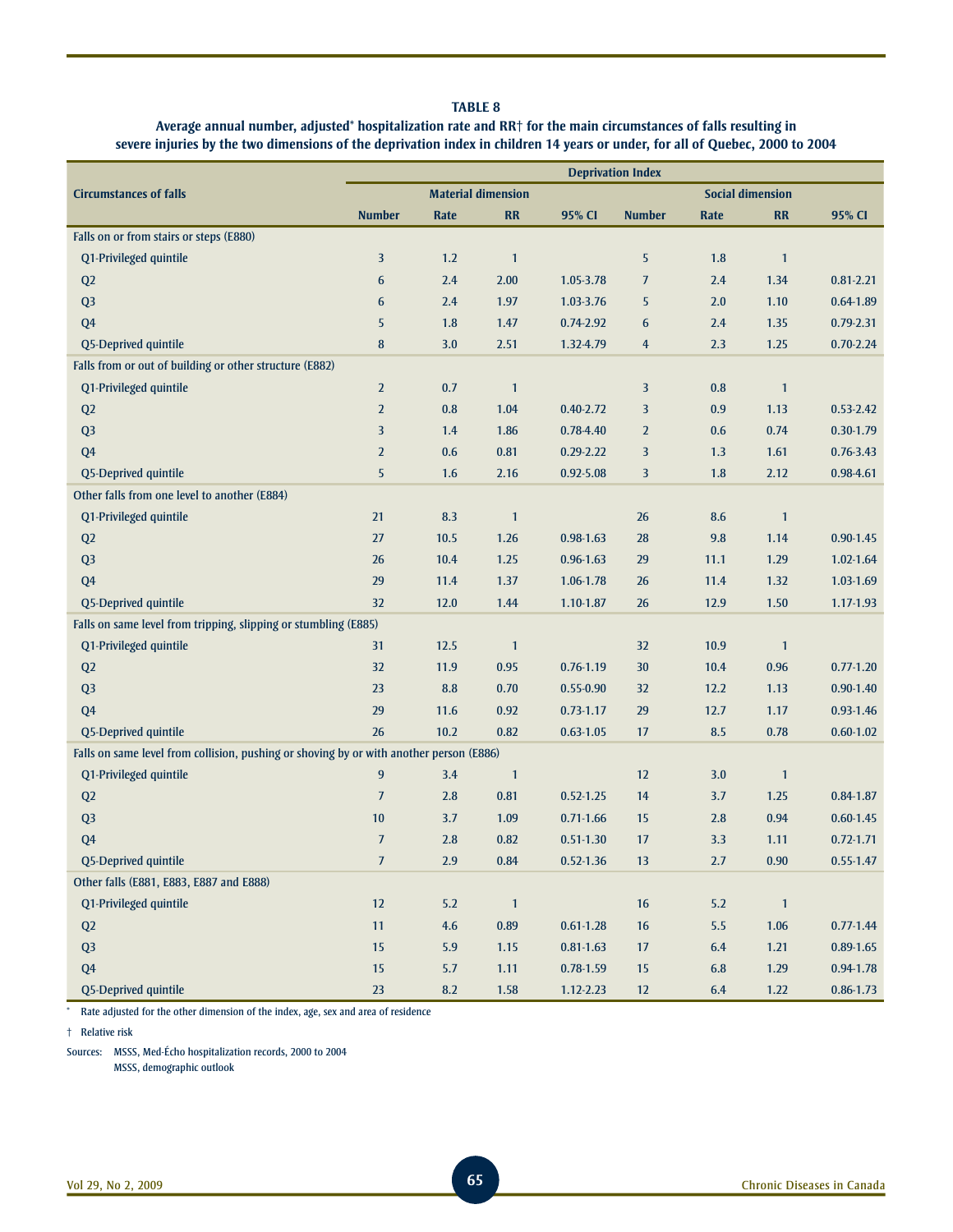## **Average annual number, adjusted\* hospitalization rate and RR† for the incident location of severe injuries, by the two dimensions of the deprivation index in children 14 years or under, for all of Quebec, 2000 to 2004**

|                             | <b>Deprivation Index</b> |      |                           |               |                |                         |              |               |
|-----------------------------|--------------------------|------|---------------------------|---------------|----------------|-------------------------|--------------|---------------|
| <b>Incident location</b>    |                          |      | <b>Material dimension</b> |               |                | <b>Social dimension</b> |              |               |
|                             | <b>Number</b>            | Rate | RR                        | 95% CI        | <b>Number</b>  | Rate                    | RR           | 95% CI        |
| Home                        |                          |      |                           |               |                |                         |              |               |
| Q1-Privileged quintile      | 80                       | 32.5 | $\mathbf{1}$              |               | 96             | 32.4                    | $\mathbf{1}$ |               |
| Q2                          | 91                       | 36.5 | 1.12                      | $0.92 - 1.38$ | 109            | 40.3                    | 1.24         | 1.03-1.50     |
| Q <sub>3</sub>              | 91                       | 36.7 | 1.13                      | $0.92 - 1.38$ | 95             | 38.2                    | 1.18         | $0.97 - 1.43$ |
| Q <sub>4</sub>              | 112                      | 45.9 | 1.41                      | 1.15-1.73     | 106            | 45.4                    | 1.40         | 1.16-1.69     |
| Q5-Deprived quintile        | 125                      | 48.1 | 1.48                      | 1.21-1.82     | 94             | 47.0                    | 1.45         | 1.19-1.77     |
| Recreational or sports area |                          |      |                           |               |                |                         |              |               |
| Q1-Privileged quintile      | 27                       | 9.9  | $\mathbf{1}$              |               | 24             | 7.2                     | $\mathbf{1}$ |               |
| Q2                          | 25                       | 9.5  | 0.97                      | $0.67 - 1.39$ | 25             | 8.5                     | 1.18         | $0.82 - 1.69$ |
| Q <sub>3</sub>              | 19                       | 7.2  | 0.73                      | $0.50 - 1.06$ | 23             | 8.2                     | 1.14         | $0.79 - 1.64$ |
| Q <sub>4</sub>              | 18                       | 6.8  | 0.69                      | $0.47 - 1.02$ | 20             | 8.6                     | 1.18         | $0.82 - 1.72$ |
| Q5-Deprived quintile        | 18                       | 6.8  | 0.69                      | $0.46 - 1.04$ | 15             | 7.7                     | 1.07         | $0.71 - 1.61$ |
| <b>Public building</b>      |                          |      |                           |               |                |                         |              |               |
| Q1-Privileged quintile      | 6                        | 2.7  | $\mathbf{1}$              |               | $\bf 8$        | 2.8                     | $\mathbf{1}$ |               |
| Q2                          | $\bf 8$                  | 3.3  | $1.22$                    | $0.75 - 1.97$ | $\bf 8$        | 2.7                     | 0.96         | $0.61 - 1.51$ |
| Q <sub>3</sub>              | 8                        | 3.0  | 1.12                      | $0.68 - 1.85$ | $\overline{9}$ | 3.2                     | 1.17         | $0.75 - 1.82$ |
| Q <sub>4</sub>              | $\overline{J}$           | 2.7  | 1.01                      | $0.60 - 1.69$ | $\bf 8$        | 3.5                     | 1.25         | $0.80 - 1.97$ |
| Q5-Deprived quintile        | 8                        | 2.8  | 1.03                      | $0.61 - 1.74$ | $\overline{4}$ | 2.4                     | 0.87         | $0.50 - 1.49$ |
| Other specified location    |                          |      |                           |               |                |                         |              |               |
| Q1-Privileged quintile      | 6                        | 5.5  | $\mathbf{1}$              |               | $\bf{8}$       | 3.9                     | $\mathbf{1}$ |               |
| Q2                          | 6                        | 4.1  | 0.74                      | $0.52 - 1.07$ | 11             | 4.5                     | 1.17         | $0.84 - 1.62$ |
| Q <sub>3</sub>              | 8                        | 4.2  | 0.76                      | $0.53 - 1.10$ | $\overline{J}$ | 3.9                     | 1.01         | $0.74 - 1.37$ |
| Q <sub>4</sub>              | $\overline{J}$           | 3.7  | 0.68                      | 0.47-0.99     | $\overline{J}$ | 4.6                     | 1.18         | 0.84-1.66     |
| Q5-Deprived quintile        | 11                       | 4.8  | 0.88                      | $0.61 - 1.26$ | 5              | 5.8                     | 1.48         | 1.04-2.12     |
| <b>Unspecified location</b> |                          |      |                           |               |                |                         |              |               |
| Q1-Privileged quintile      | 26                       | 13.1 | $\mathbf{1}$              |               | 45             | 14.2                    | $\mathbf{1}$ |               |
| Q2                          | 35                       | 14.5 | 1.11                      | $0.87 - 1.42$ | 48             | 15.7                    | 1.11         | $0.90 - 1.37$ |
| Q <sub>3</sub>              | 45                       | 17.2 | 1.32                      | 1.04-1.67     | 54             | 20.0                    | 1.41         | 1.15-1.73     |
| Q <sub>4</sub>              | 49                       | 18.1 | 1.38                      | 1.09-1.76     | 38             | 17.2                    | 1.21         | 0.98-1.51     |
| Q5-Deprived quintile        | 63                       | 20.7 | 1.58                      | 1.24-2.01     | 32             | 19.8                    | 1.39         | $1.11 - 1.76$ |

\* Rate adjusted for the other dimension of the index, age, sex and area of residence

† Relative risk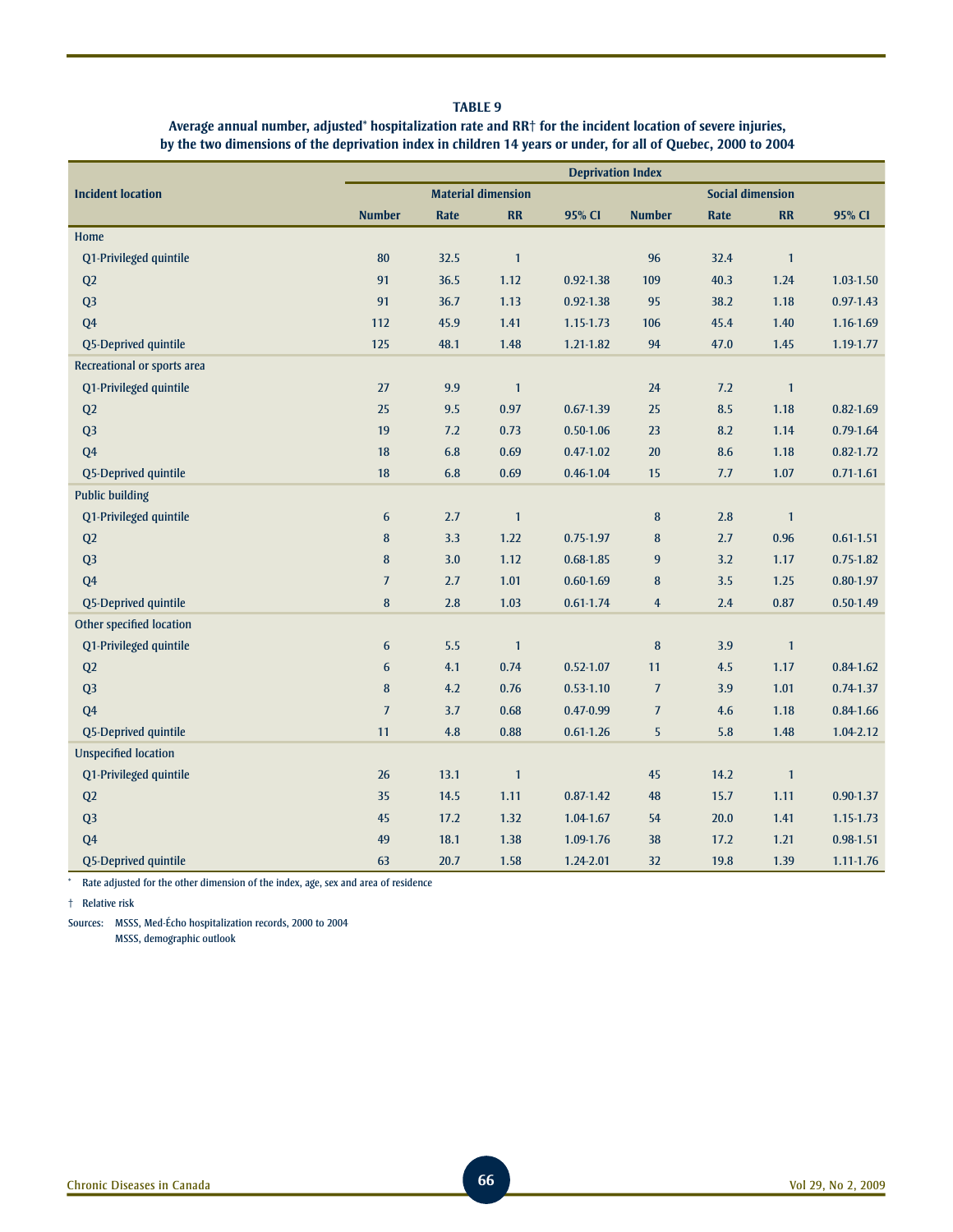Region in the United Kingdom, associations persist upon examination of severe injuries even when injury mechanisms are studied independently.22 These findings, however, should be interpreted with caution, given the weak frequency upon which they are based. Moreover, the nature of the injuries sustained also appears to be associated with socio-economic disparities, skull fractures and traumas, and lower limb fractures occurring proportionally more often in children from deprived areas. These results are particularly significant, as they suggest that severe injury hospitalizations (i.e. skull fractures, intracranial injuries and lower limb fractures) are strongly associated with deprivation, whereas no association was found for somewhat less severe injuries (i.e. upper limb fractures) involving mechanisms known for their strong association with deprivation.

Whereas there are numerous associations between socio-economic characteristics and injury risk, how the causal link operates has not been clearly demonstrated. These associations could be attributable to multiple individual or environmental factors that directly or indirectly influence injury risk.41 A significant amount of the research conducted to date has concentrated on individual characteristics to explain the differences observed in the risk of young children sustaining an injury, including family characteristics such as early motherhood,<sup>26,42,43</sup> single-parent families,3,38 or even the number of children in the household.14 Other authors have also pointed to the effect of parents with a low level of education.<sup>8,14</sup> These factors, usually associated with poverty, would particularly influence the immediate level and nature of child supervision. Pless et al. (1989) emphasize that the links between child behavioural characteristics and injury risk in pedestrians and bicyclists were more tenuous than the links between family or neighbourhood characteristics and such injuries. It is obvious here that children from socially isolated environments are at greater risk of hospitalization following an injury, perhaps in part, because the quality of the social network affects the parent's mental health,52 a risk factor in child injuries. Still another possibility is that, in a single-parent situation, the parent assumes several responsibilities alone, which may limit the nature of supervision provided to the child.<sup>54</sup>

Other approaches have shed new light on the contribution of environmental factors, including the home environment, which can directly or indirectly affect children. With respect to road injuries, for example, a number of authors have suggested that children from deprived areas live in neighbourhoods that have particular characteristics. The arrangement of roads and buildings can influence risk exposure due to the volume and speed of motor vehicle traffic, on-street parking and the lack of safe play areas, causing children to use the roads for "recreation".<sup>24,41,44</sup> In addition. children from deprived areas are more likely to walk to school compared with their peers in privileged areas, and be accompanied by an adult less often.45,46 It is difficult to separate the variations attributable to individual or environmental characteristics. However, recent observations through multilevel analysis have demonstrated an effect on injury risk independent of home environment—regardless of the effects of individuals' socio-economic characteristics.26,37,47

With regard to the other mechanisms, other home environment characteristics have been identified as influencing the risk of injury. Housing conditions can affect injury risk48 in that poor housing is less likely to meet existing safety standards, especially for electrical and heating systems and stairs. Overcrowded, dilapidated housing generally tends to be occupied by materially deprived families. Moreover, it appears that safe practices and the ownership of safe equipment is less common in families from deprived areas than in those from privileged areas.49 From this viewpoint, studies carried out in the United Kingdom suggest that hospitalizations for poisoning, particularly from the use of benzodiazepine, antidepressants, and cough and cold medications, were significantly higher in children from deprived areas.<sup>20</sup> The authors explain that the association is due to a greater exposure to these substances in deprived areas, owing to the quantity and availability of potentially toxic products, the locations where they are stored and the containers used to store them. Finally, poverty plays an important role in the lack of ownership of safe equipment and the adoption of safe practices.49 In other words, the observed differences could be bridged more easily by eliminating economic barriers and distributing safe, affordable or free equipment, for example.

## **Limitations of this study**

The data forming the basis of our study include all hospitalizations in Quebec. However, this knowledge base does not include a known, standardized indicator that would establish a severity level of injuries sustained. Consequently, we used an approximate measure based on the eligibility criteria used by the RTQ database. This could give rise to criticism that the measure's capacity to eliminate administrative variations has not been proven. Furthermore, the MED-ECHO database contains no socio-economic information. To circumvent this problem, we used the deprivation index developed by Pampalon and Raymond (2000). However, an ecological index opens the door to similar errors, i.e. the socio-economic characteristics measured for a DA do not correspond to those of the families within the area. Given the number of studies in which this relationship has been observed through individual and ecological data, we believe that this limitation is of little relevance in this case.

# **Conclusion**

The results of this study suggest that deprivation in Quebec children is associated with hospitalization risks for a great range of unintentional injuries for both dimensions of deprivation. In addition, examination of the injuries sustained tells us that the associations noted are not the result of differential health care services use or even administrative variations, given severe injuries are equally related to deprivation. These findings should be taken into account when developing preventive strategies.

The use of socio-demographic characteristics to identify children at risk of injury in order to develop targeted interventions has recently come under criticism. These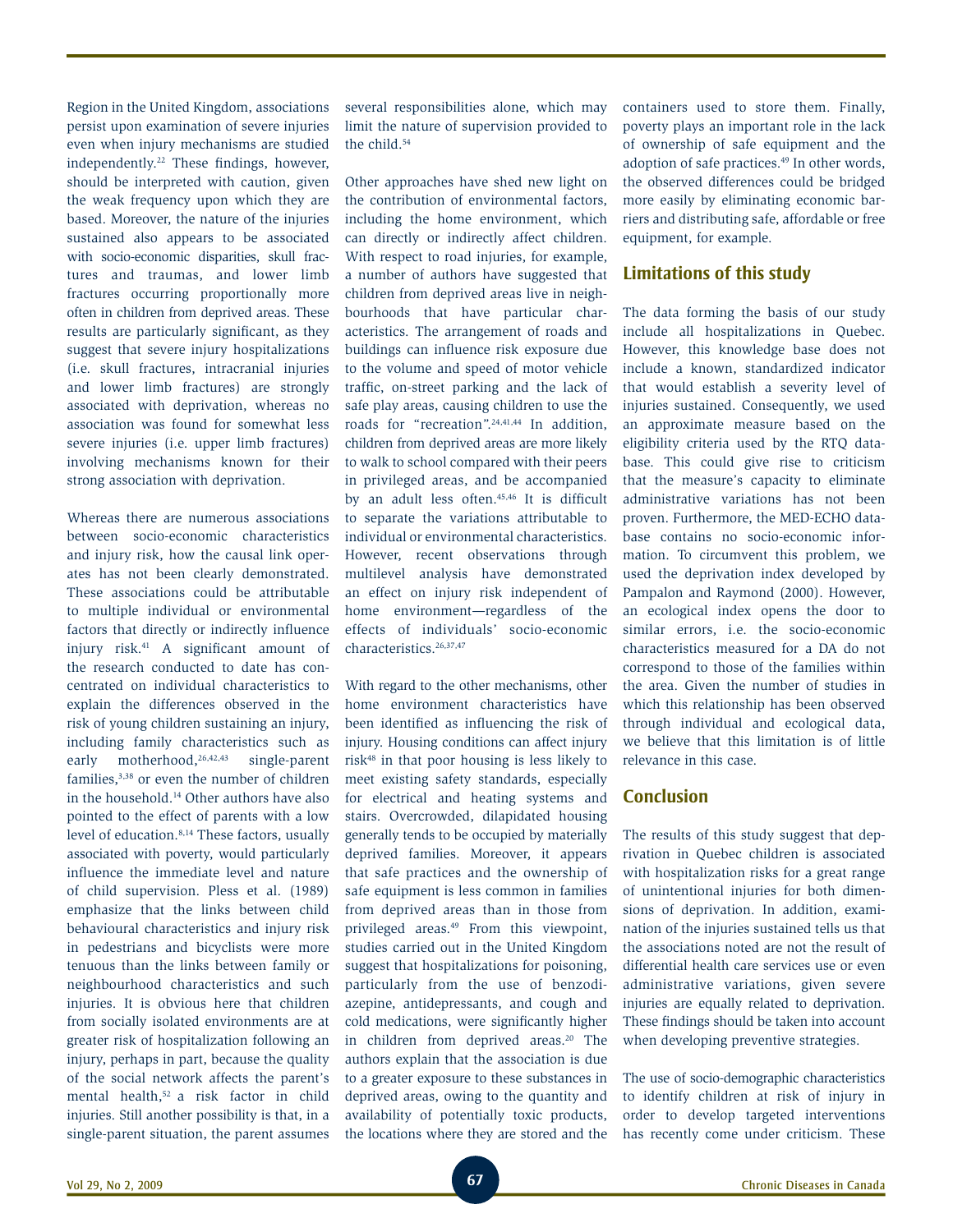critics have instead recommended using a population-based approach adapted to each population sub-group,43 because restricting preventive interventions to children from deprived areas means a significant number of injury victims would not benefit from the interventions. On the other hand, it appears that a physical modification of the environment is more successful in preventing injuries than most educational programs.50 From this perspective, measures aimed at modifying infrastructure to reduce traffic, while taking into account socioeconomic inequalities related to injuries in young pedestrians, have produced positive results in injury rates, in absolute terms, and in reducing relative inequalities.<sup>51</sup>

# **Acknowledgements:**

The authors wish to thank Yvonne Robitaille, of the National Public Health Institute of Quebec, for her sound advice and thoughtful suggestions. We would also like to thank Robert Pampalon, also of the National Public Health Institute of Quebec, for his recommendations on the use of the deprivation index.

# **References**

- 1. Polinder S, Meerding WJ, Toet H et al. Prevalence and prognostic factors of disability after childhood injury. Pediatrics. 2005;116: 810-17.
- 2. Dowswell T, Towner E. Social deprivation and the prevention of unintentional injury in childhood: a systematic review. Health Educ Res. 2002;17:221-37.
- 3. Blakely T, Atkinson J, Kiro C, et al. Child mortality, socioeconomic position, and oneparent families: independent associations and variation by age and cause of death. Int J Epidemiol. 2003;32:410-18.
- 4. Brownell M, Friesen D, Mayer T. Childhood injury rates in Manitoba: socioeconomic influences. Can J Public Health. 2002; Suppl 2:93:S50-S56.
- 5. Dougherty G, Pless IB, Wilkins R. Social class and the occurrence of traffic injuries and deaths in urban children. Can J Public Health. 1990;81:204-9.
- 6. Edwards P, Roberts I, Green J et al. Deaths from injury in children and employment status in family: analysis of trends in class specific death rates. Clinical research edition. BMJ. 2006;333:119.
- 7. Laflamme L, Diderichsen F. Social differences in traffic injury risks in childhood and youth–a literature review and a research agenda. Inj Prev. 2000;6:293-98.
- 8. Scholer SJ, Hickson GB, Ray WA. Sociodemographic factors identify US infants at high risk of injury mortality. Pediatrics. 1999;103:1183-188.
- 9. Roberts I, Power C. Does the decline in child injury mortality vary by social class? A comparison of class specific mortality in 1981 and 1991. BMJ. 1996;313:784-86.
- 10. Birken CS, Parkin PC, To T, et al. Trends in rates of death from unintentional injury among Canadian children in urban areas: influence of socioeconomic status. CMAJ. 2006;175:867.
- 11. Cubbin C, Smith GS. Socioeconomic inequalities in injury: critical issues in design and analysis. Annu Rev Public Health. 2002;23:349-75.
- 12. Joly MF, Foggin PM, Zvagulis I, et al. Bicycle accidents among children in the urban environment. Can J Public Health. 1989;80:351-54.
- 13. Joly MF, Foggin PM, Pless IB. Geographical and socio-ecological variations of traffic accidents among children. Soc Sci Med. 1991;33:765-69.
- 14. Pless IB, Verreault R, Tenina S. A casecontrol study of pedestrian and bicyclist injuries in childhood. Am J Public Health. 1989;79:995-98.
- 15. Pless IB, Peckham CS, Power C. Predicting traffic injuries in childhood: a cohort analysis. J Pediatr. 1989;115:932-38.
- 16. Pless IB, Verreault R, Arsenault L, et al. The epidemiology of road accidents in childhood. Am J Public Health. 1987;77:358-60.
- 17. Faelker T, Pickett W, Brison RJ. Socioeconomic differences in childhood injury: a population based epidemiologic study in Ontario, Canada. Inj Prev. 2000;6:203-8.
- 18. Gilbride SJ, Wild C, Wilson DR, et al. Socioeconomic status and types of childhood injury in Alberta: a population based study. BMC Pediatr. 2006;6:30.
- 19. Durkin MS, Davidson LL, Kuhn L, et al. Low-income neighbourhoods and the risk of severe pediatric injury: a smallarea analysis in northern Manhattan. Am J Public Health. 1994;84:587-92.
- 20. Groom L, Kendrick D, Coupland C et al. Inequalities in hospital admission rates for unintentional poisoning in young children. Inj Prev. 2006;12:166-70.
- 21. Hasselberg M, Laflamme L, Weitoft GR. Socioeconomic differences in road traffic injuries during childhood and youth: a closer look at different kinds of road users. J Epidemiol Community Health. 2001;55: 858-62.
- 22. Hippisley-Cox J, Groom L, Kendrick D et al. Cross sectional survey of socioeconomic variations in severity and mechanism of childhood injuries in Trent 1992-7. Clinical research edition. BMJ. 2002;324:1132.
- 23. Laing GJ, Logan S. Patterns of unintentional injury in childhood and their relation to socio-economic factors. Public Health. 1999;113:291-94.
- 24. Mueller BA, Rivara FP, Lii SM, et al. Environmental factors and the risk for childhood pedestrian-motor vehicle collision occurrence. Am J Epidemiol. 1990; 132:550-60.
- 25. Pomerantz WJ, Dowd MD, Buncher CR. Relationship between socioeconomic factors and severe childhood injuries. J Urban Health. 2001;78:141-51.